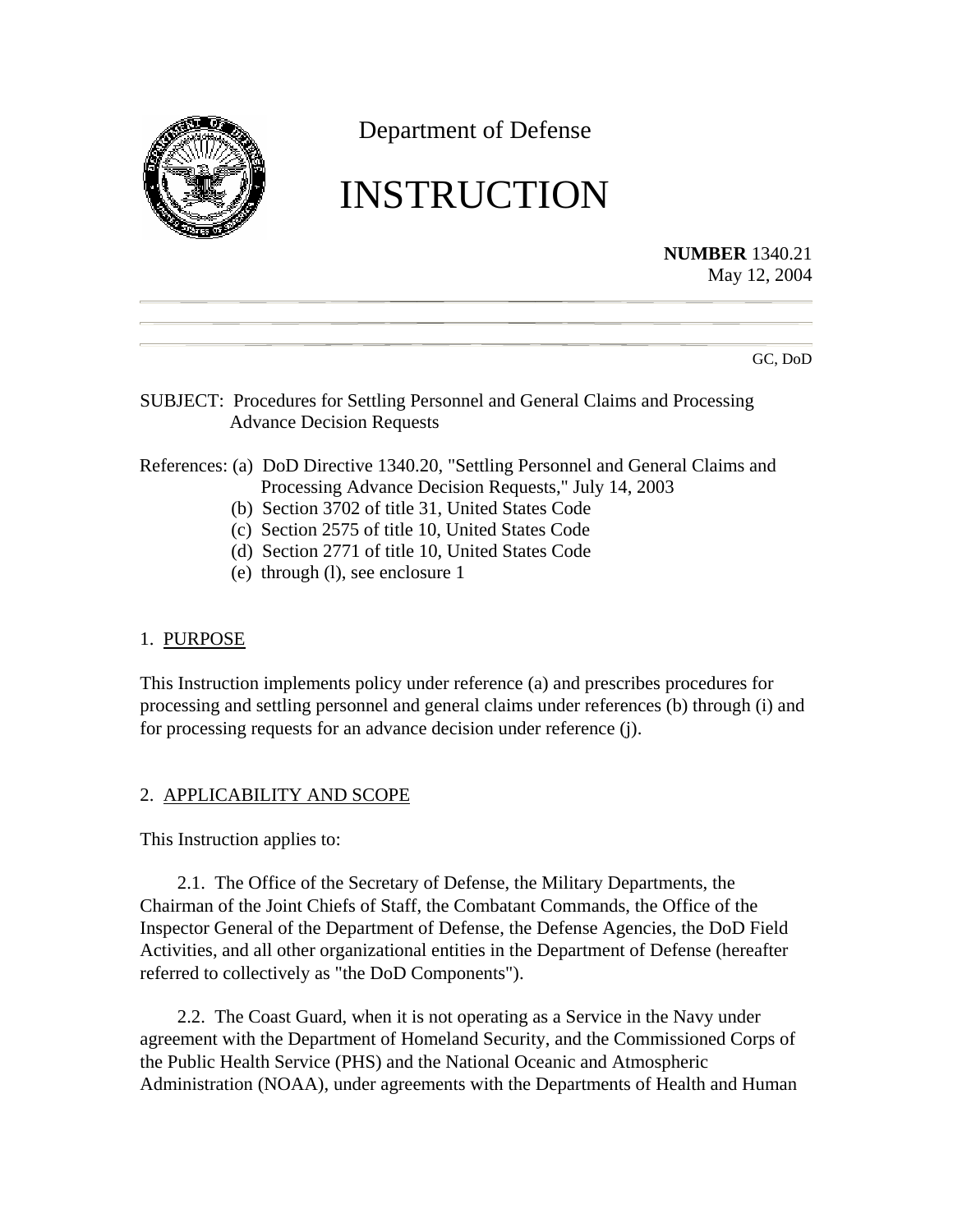Services and Commerce (hereafter referred to collectively as "the non-DoD Components").

## 3. DEFINITIONS

Terms used in this Instruction are defined at enclosure 2.

## 4. POLICY

It is DoD policy that:

4.1. Claims shall be settled and advance decisions rendered in accordance with all pertinent statutes and regulations, and after consideration of other relevant authorities.

4.2. This Instruction applies to certain claim settlement and advance decision functions that, by statute or delegation, are vested in the Department of Defense or the Secretary of Defense. Enclosure 4 describes the claims included under these functional authorities.

## 5. RESPONSIBILITIES

5.1. The General Counsel of the Department of Defense (GC, DoD), or designee, shall:

5.1.1. Upon the request of the Director, Defense Office of Hearings and Appeals (DOHA), consult on, or render legal opinions concerning, questions of law that arise in the course of the performance of the Director's responsibilities under paragraph 5.2.

5.1.2. Render advance decisions under reference (j) and oversee the submission of requests for an advance decision arising from the activity of a DoD Component that are addressed to the Director of the Office of Personnel Management or the Administrator of General Services in accordance with this Instruction.

5.2. The Director, Defense Office of Hearings and Appeals (DOHA), or designee, under the GC, DoD (as the Director, Defense Legal Services Agency), shall:

5.2.1. Consider, and grant or deny, a request by the Secretary concerned under 31 U.S.C. 3702(e) (reference (b)) to waive the time limit for submitting certain claims in accordance with reference (a) and this Instruction.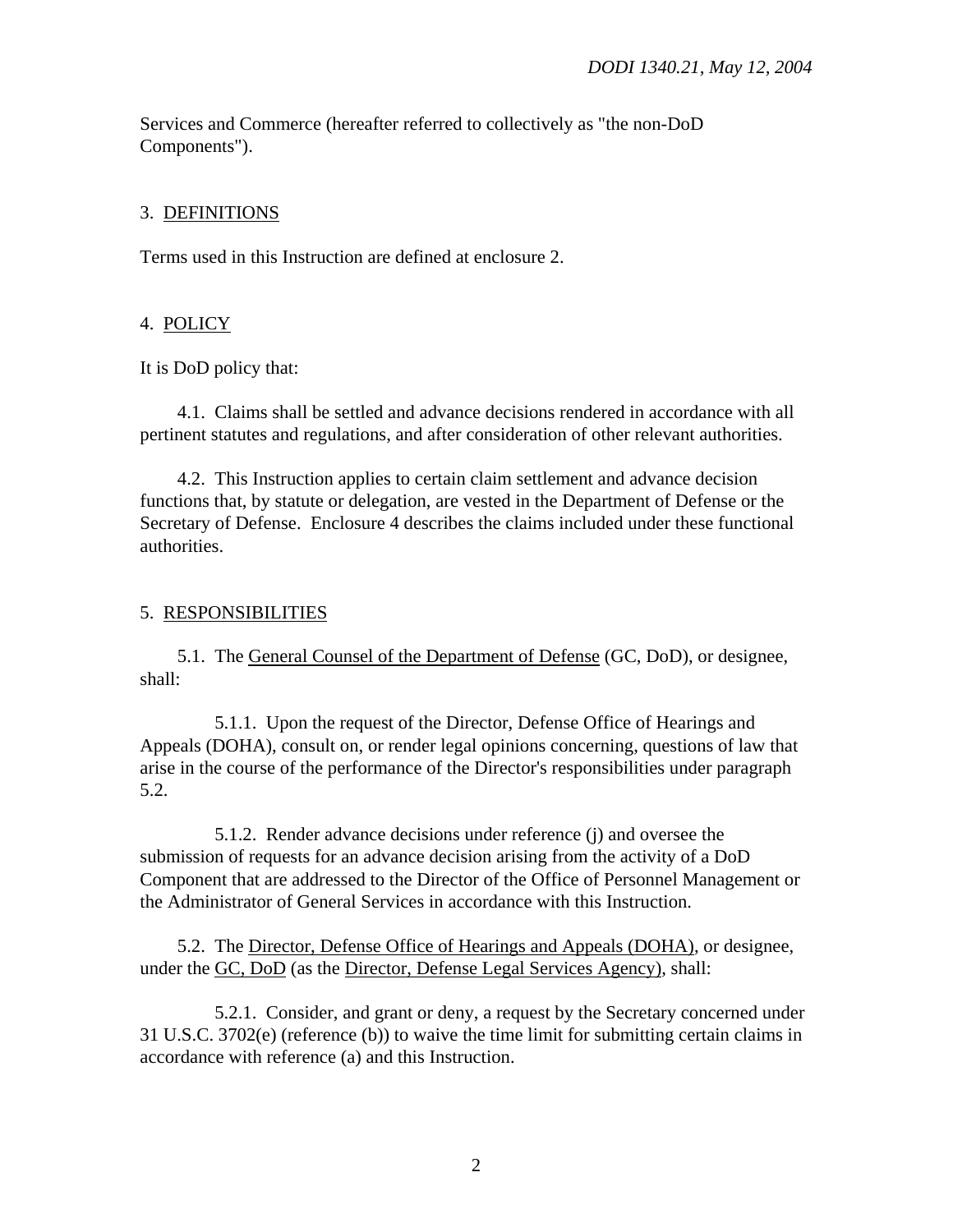5.2.2. Consider appeals from an initial determination, and affirm, modify, reverse, or remand the initial determination in accordance with reference (a), this Instruction, and relevant DoD Office of General Counsel opinions.

5.3. The Heads of the DoD Components, or designees, shall:

5.3.1. Process claims under references (b) through (i) in accordance with this Instruction.

5.3.2. Ensure that requests for an advance decision that originate in their organizations are prepared and submitted in accordance with this Instruction.

5.3.3. Pay claims as provided in a final action in accordance with this Instruction.

5.4. The Heads of the Non-DoD Components, or designees, shall:

5.4.1. Process claims under references (b), (c), (d), or (h) in accordance with this Instruction.

5.4.2. Ensure that requests for an advance decision that originate in their organizations are prepared and submitted in accordance with this Instruction.

5.4.3. Pay claims as provided in a final action in accordance with this Instruction.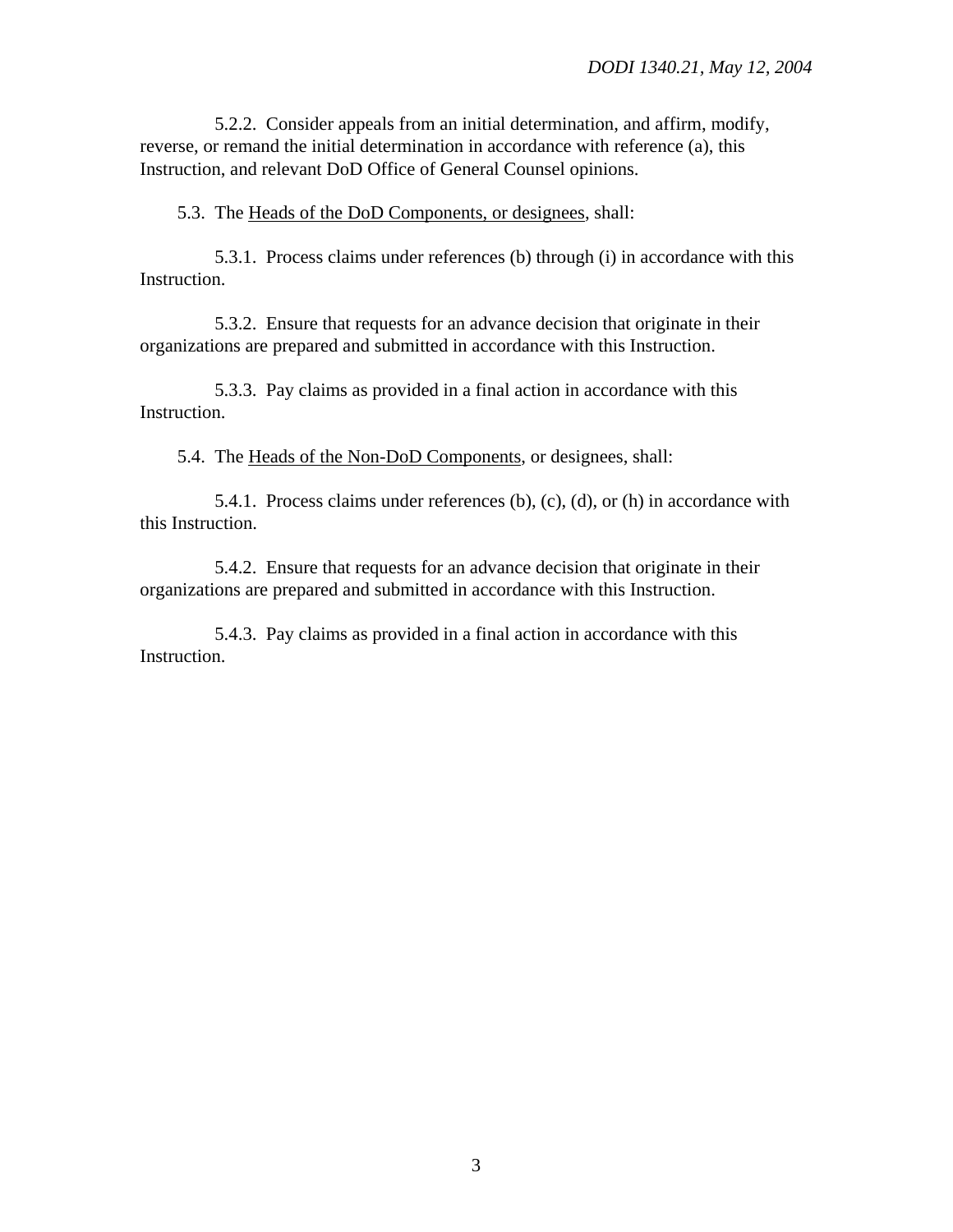# 6. EFFECTIVE DATE

This Instruction is effective immediately.

& Dell'test  $\Lambda$ 

Daniel J. Dell'Orto **Principal Deputy General Counsel** 

Enclosures - 8

- E1. References, continued
- E2. Definitions
- E3. Guidance
- E4. Claims Description
- E5. Submitting a Claim
- E6. Processing a Claim
- E7. Appeals
- E8. Requests for an Advance Decision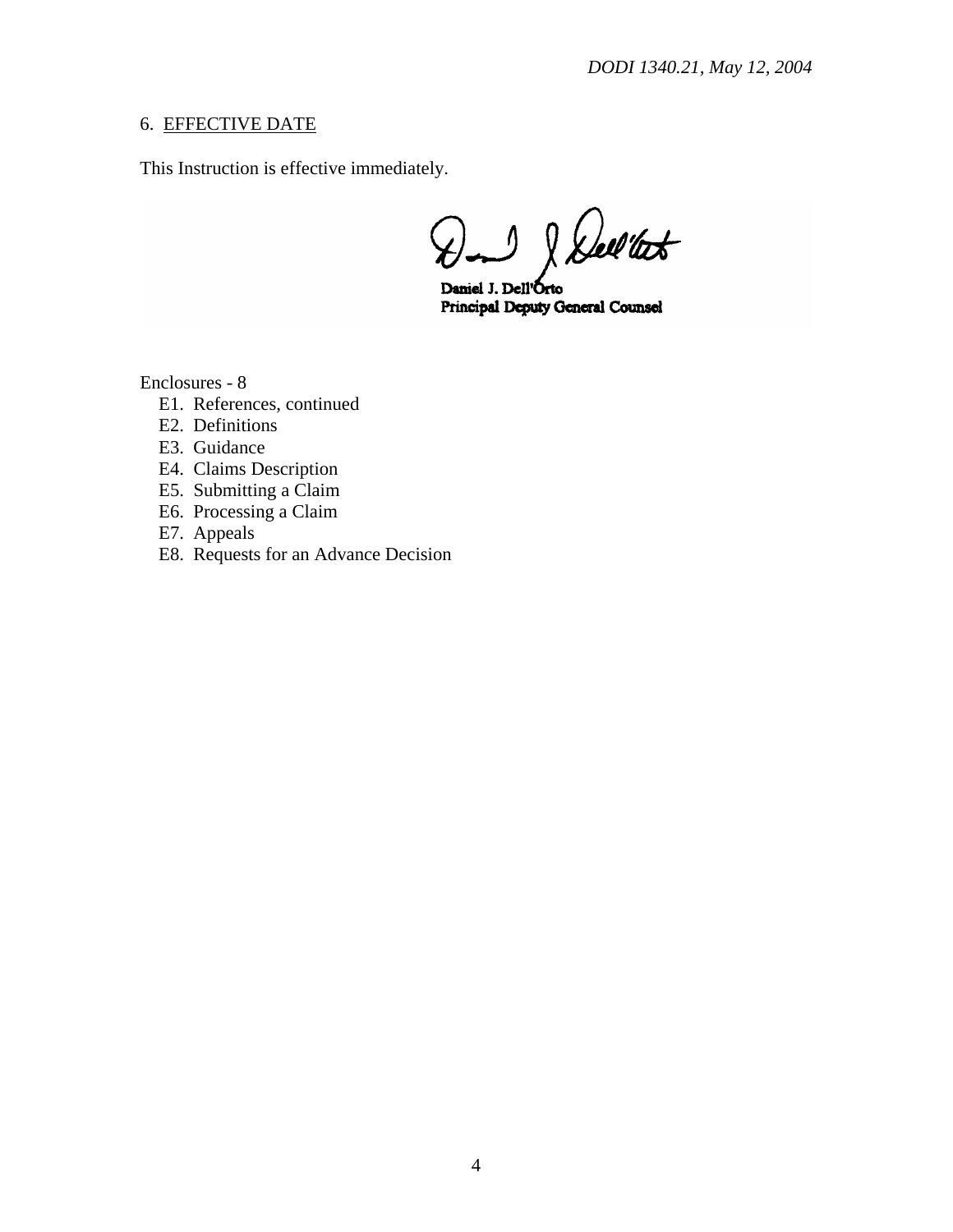## E1. ENCLOSURE 1

# REFERENCES, continued

- (e) Section 420 of title 24, United States Code
- (f) Section 4712 of title 10, United States Code
- (g) Section 9712 of title 10, United States Code
- (h) Section 554 of title 37, United States Code
- (i) Section 714 of title 32, United States Code
- (j) Section 3529 of title 31, United States Code
- (k) Section 552 of title 5, United States Code
- (l) Section 501 et seq. of title 50 Appendix, United States Code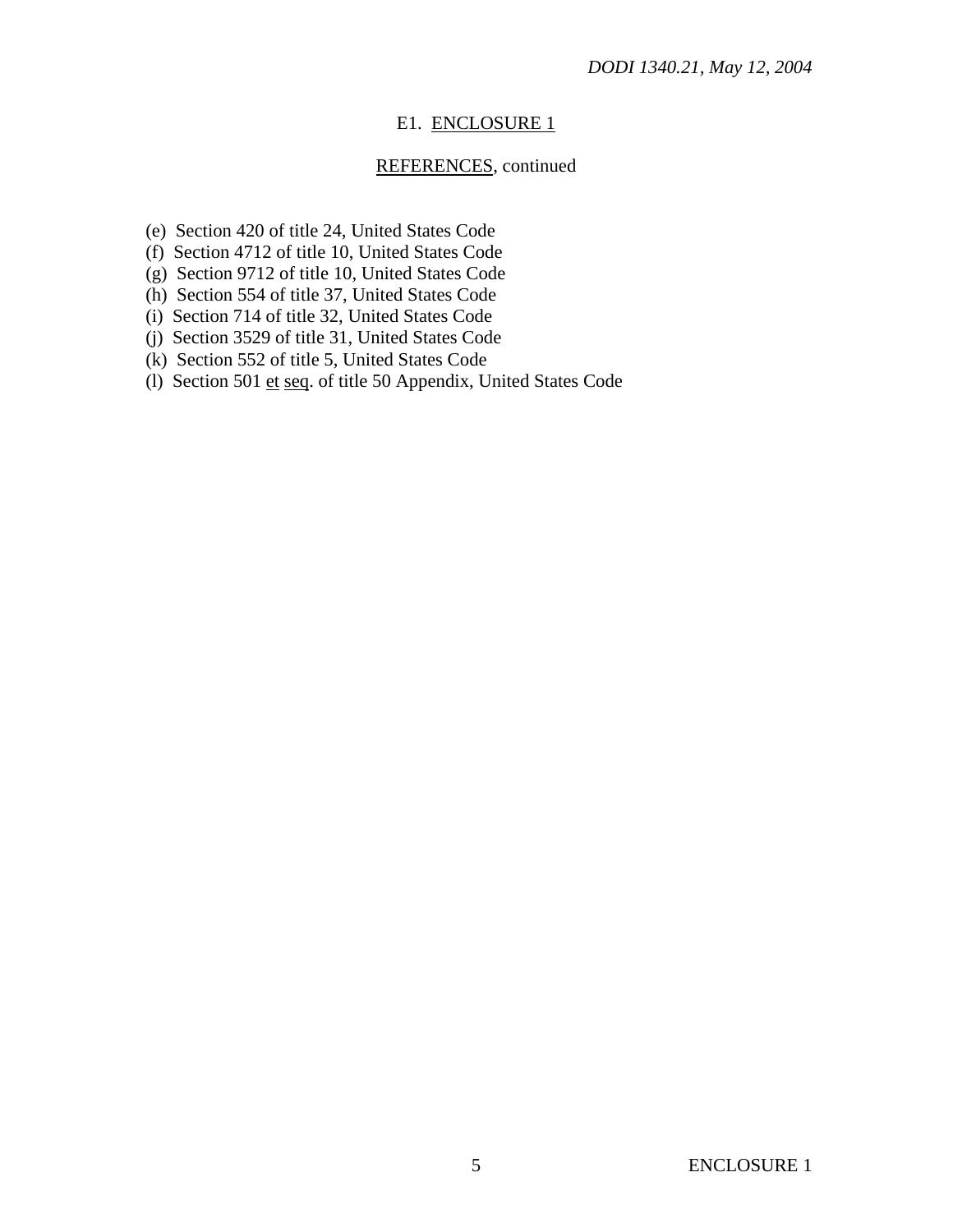## E2. ENCLOSURE 2

#### DEFINITIONS

## E2.1. DEFINED TERMS

E2.1.1. Armed Forces. The Army, the Navy, the Air Force, the Marine Corps, and the Coast Guard.

E2.1.2. Claim. A demand for money or property under references (b) through (i).

E2.1.3. Committee. The person or persons invested, by order of a proper court, with the guardianship of a minor or incompetent person and/or the estate of a minor or incompetent person.

E2.1.4. Component Concerned. The agency/activity (as well as the official designated by the Head of the agency/activity) required to perform the function or take the action indicated or from whose activity a claim arose.

E2.1.5. Final Action. A finding by the appropriate official under this Instruction concerning a claim from which there is no right to appeal or request reconsideration, or concerning which the time limit prescribed in this Instruction for submitting an appeal or request for reconsideration has expired without such a submission.

E2.1.6. Member. A member or former member of the Uniformed Services.

E2.1.7. Secretary Concerned. The Secretary of the Army, addressing matters concerning the Army. The Secretary of the Navy, addressing matters concerning the Navy, the Marine Corps, and the Coast Guard when it is operating as a Service in the Navy. The Secretary of the Air Force, addressing matters concerning the Air Force. The Secretary of Homeland Security, addressing matters concerning the Coast Guard when it is not operating as a Service in the Navy. The Secretary of Health and Human Services, addressing matters concerning the PHS. The Secretary of Commerce, addressing matters concerning the NOAA.

E2.1.8. Settlement. A claim and the amount due that is administratively determined to be valid.

E2.1.9. Uniformed Services. The Army, the Navy, the Air Force, the Marine Corps, the Coast Guard, and the Commissioned Corps of the PHS and the NOAA.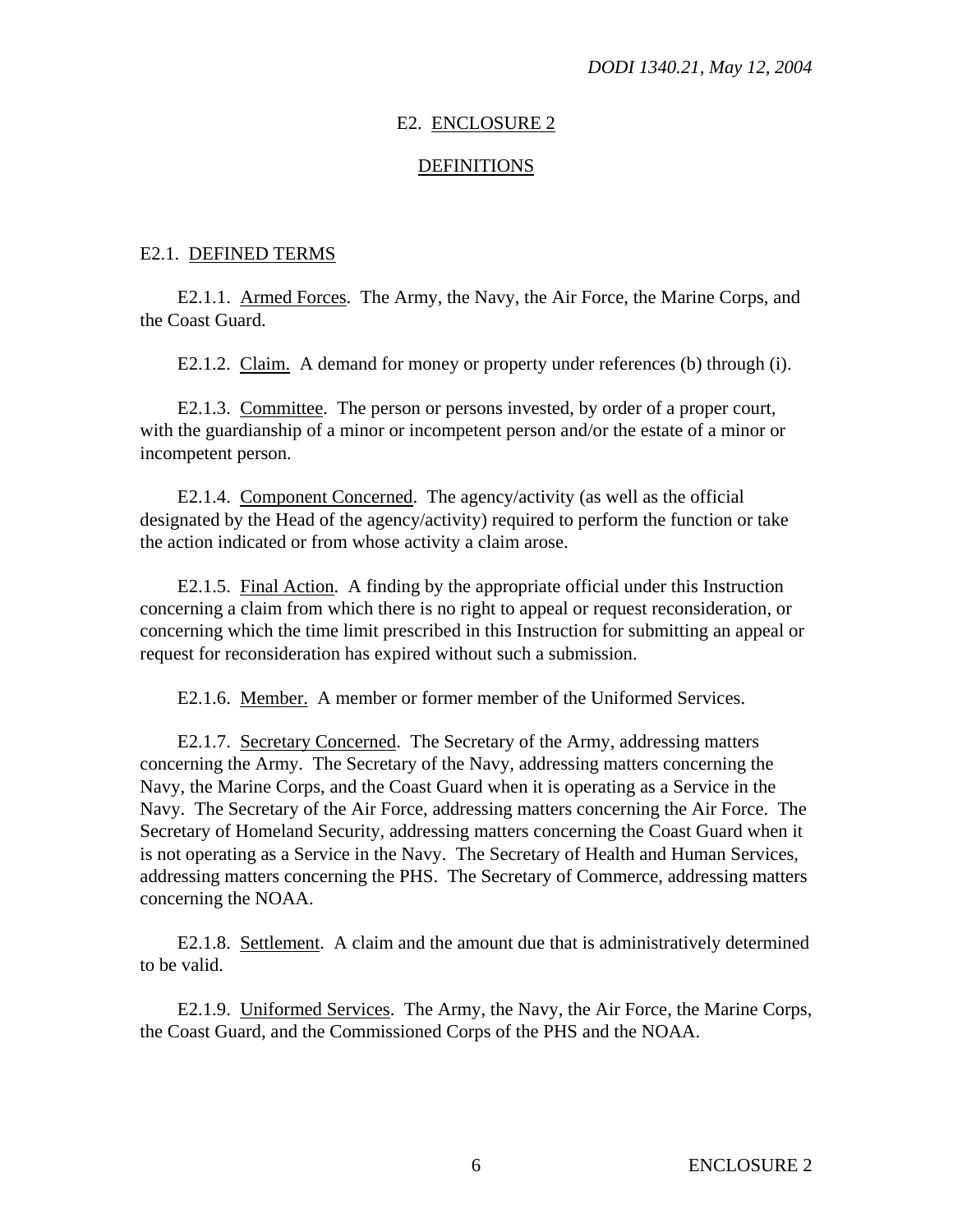## E3. ENCLOSURE 3

## GUIDANCE

## E3.1. SUBMITTING A CLAIM

The procedures a claimant must follow to submit a claim are at enclosure 5.

## E3.2. PROCESSING A CLAIM

The procedures a DoD Component must follow in processing a claim are at enclosure  $6<sup>1</sup>$ 

## E3.3. APPEALS

The procedures for appealing initial determinations are at enclosure 7.

## E3.4. DISPOSITION OF CLAIMS UPON SETTLEMENT IN GENERAL

E3.4.1. The appropriate official for the Component concerned shall pay a claim in accordance with the final action concerning the claim.

E3.4.2. Where State law requires, a committee must be appointed for a minor or incompetent person in accordance with State law before payment may be made.

## E3.5. REQUESTS FOR AN ADVANCE DECISION

Procedures for requesting an advance decision under reference (j) concerning the propriety of a payment or voucher certification related to claims addressed in this Instruction are at enclosure 8.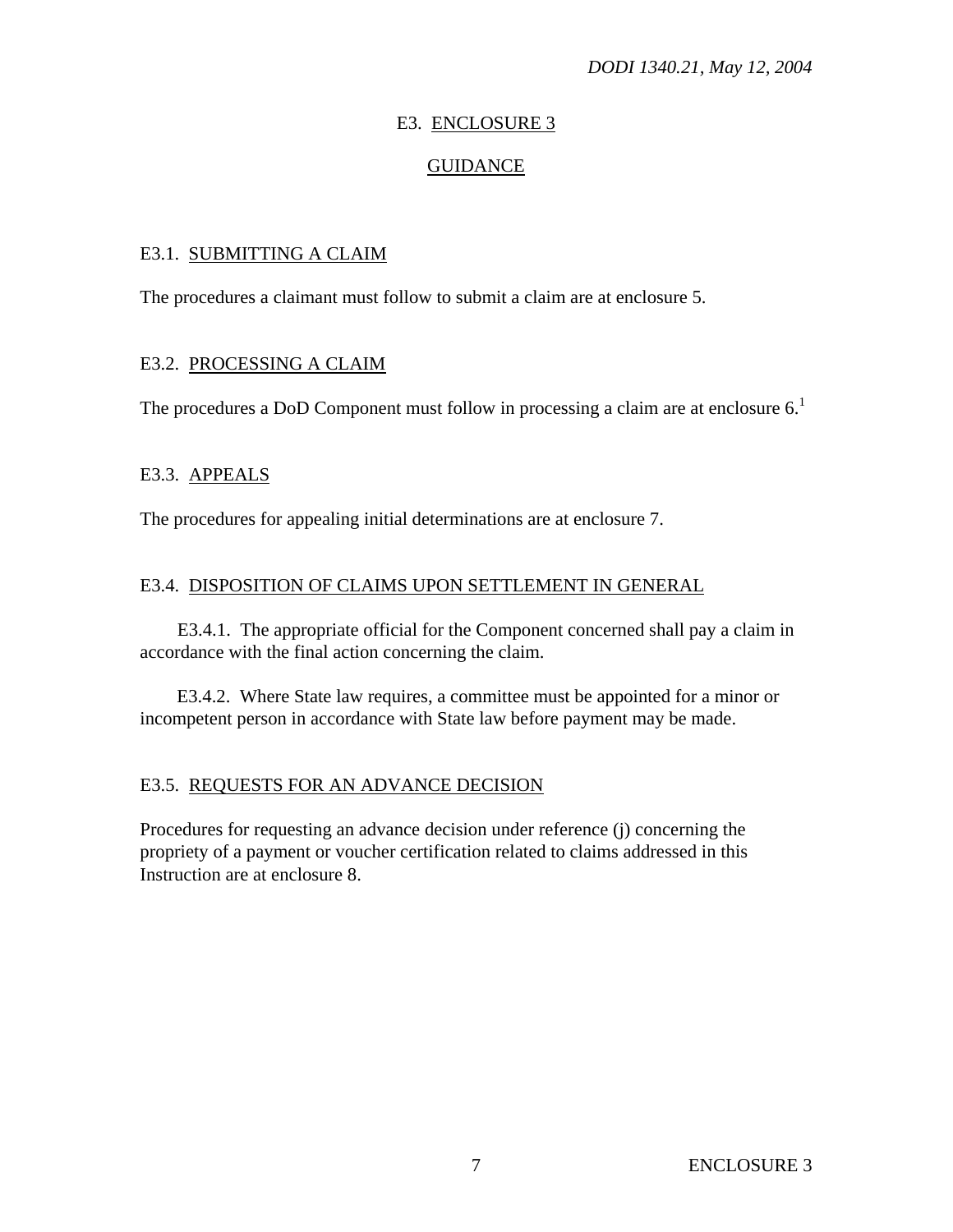# E3.6. PUBLICATION

In accordance with reference (k), the Director, DOHA, or designee, shall make redacted copies of responses to requests for reconsideration and advance decisions by the GC, DoD, or designee, available for public inspection and copying at the DOHA's public reading room and on the worldwide web.

 $\frac{1}{1}$  Contact the appropriate non-DoD Component for the procedures it follows in processing a claim.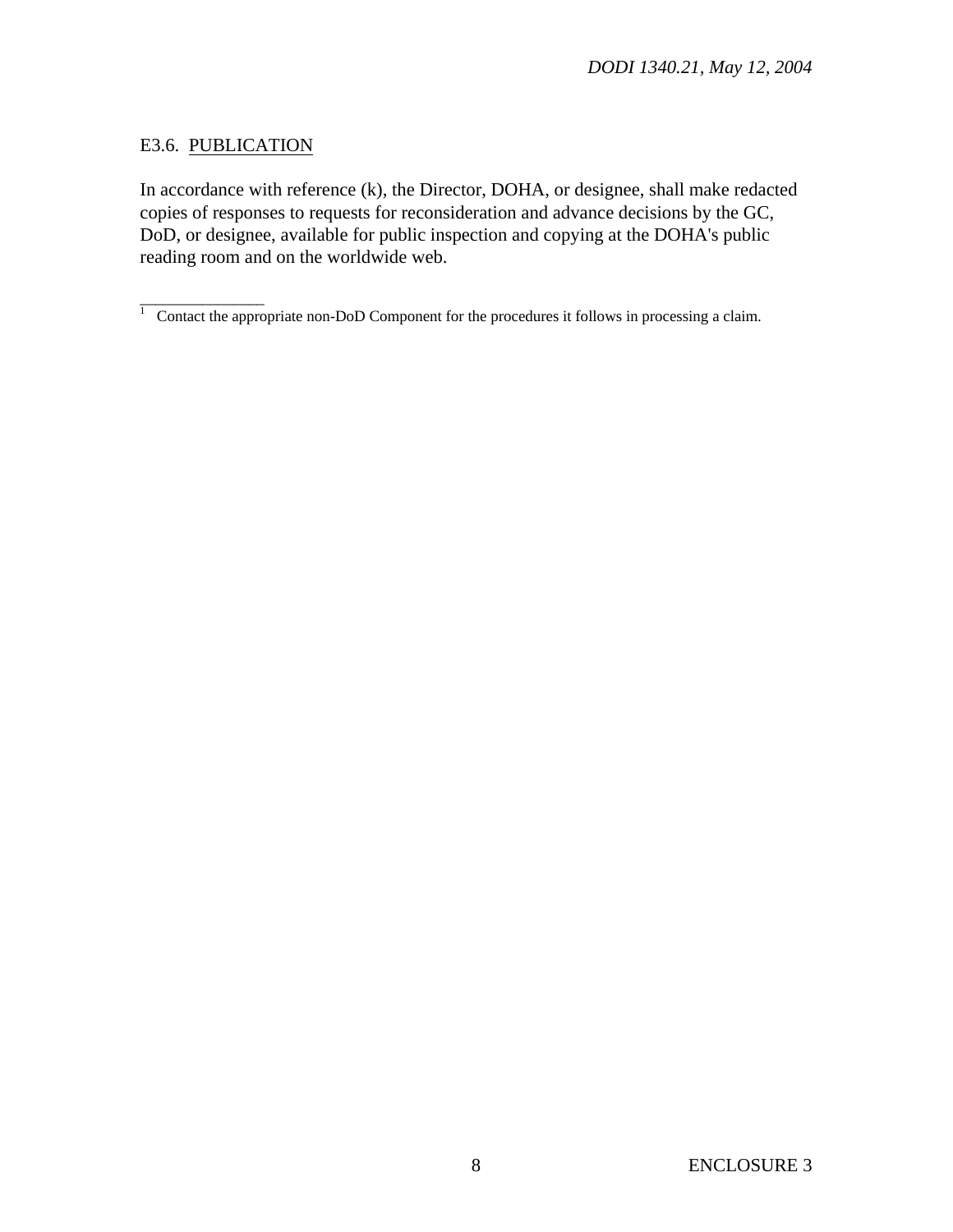## E4. ENCLOSURE 4

## CLAIMS DESCRIPTION

The Secretary of Defense is authorized to perform the claims settlement and advance decision functions for claims under the following statutes:

E4.1.1. Reference (b) concerning claims in general when there is no other settlement authority specifically provided for by  $law^2$ .

E4.1.2. Reference (c) concerning the disposition of unclaimed personal property on a military installation.

E4.1.3. Reference (d) concerning the final settlement of accounts of deceased members of the Armed Forces (but not the National Guard).<sup>3</sup>

E4.1.4. References (e), (f), and (g) concerning the disposition of the effects of a deceased person who was subject to military law at a place or Command under the jurisdiction of the Army or the Air Force or of a deceased resident of the Armed Forces Retirement Home.

E4.1.5. Reference (h) concerning the sale of personal property of members of the Uniformed Services who are in a missing status.

E4.1.6. Reference (i) concerning the final settlement of accounts of deceased members of the National Guard.<sup>3</sup>

<sup>&</sup>lt;sup>2</sup> This includes claims involving Uniformed Services members' pay, allowances, travel, transportation, payment for unused accrued leave, retired pay, and survivor benefits, and claims for refund by carriers for amounts collected from them for loss or damage to property they transported at Government expense; also included are other claims arising from the activity of a DoD Component. However, the Director of the Office of Personnel Management performs these functions for claims involving civilian employees' compensation and leave; and the Administrator of General Services performs these functions for claims involving civilian employees' travel, transportation, and relocation expenses.

 $3$  Claims under this statute are actually settled under the authority in reference (b) because there is no specific settlement authority in the statute.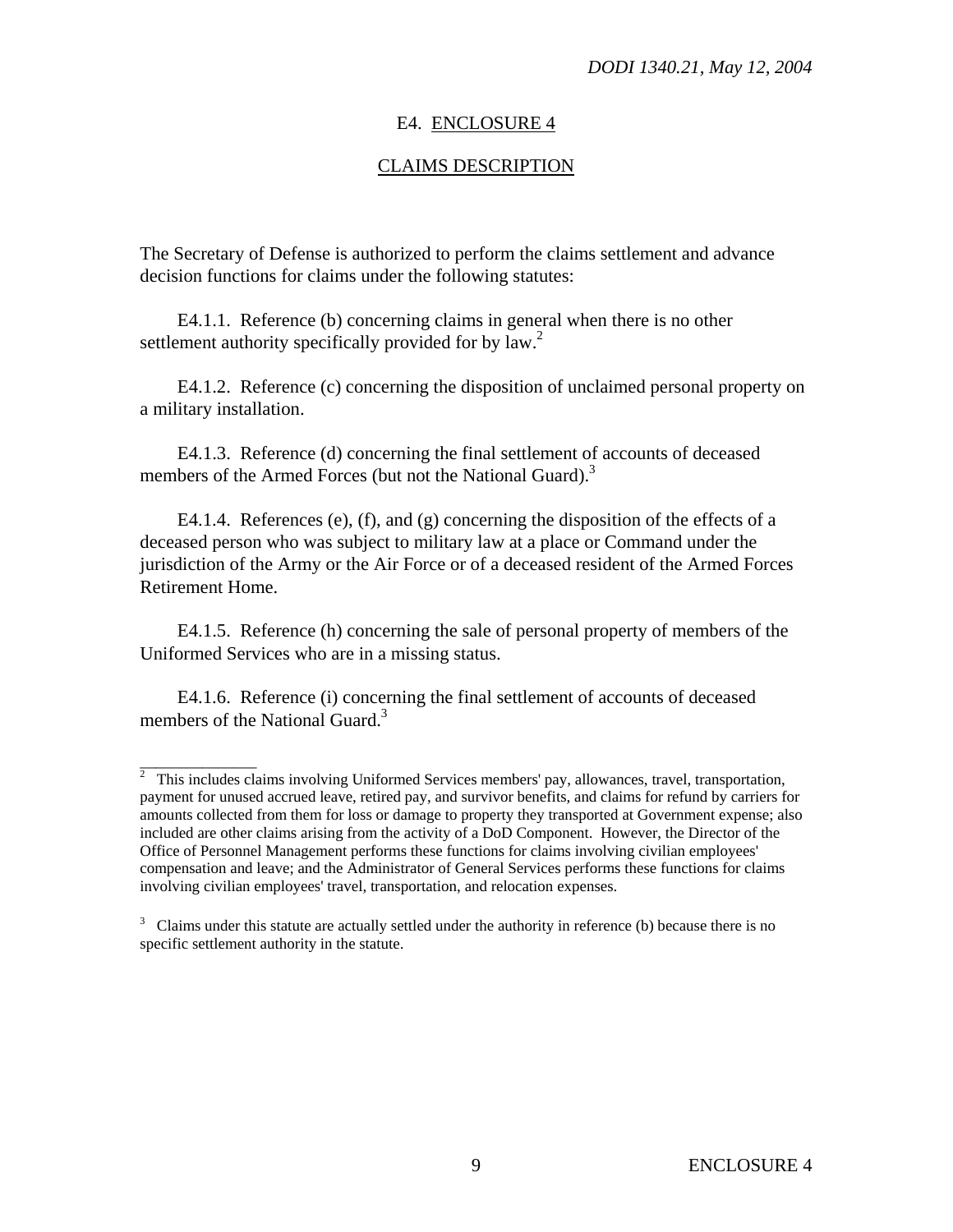# E5. ENCLOSURE 5

# SUBMITTING A CLAIM

# E5.1. WHO MAY SUBMIT A CLAIM

Any person ("claimant") may submit a claim who has a demand for money or property against the Government under references (b) through (i).

# E5.2. WHERE TO SUBMIT A CLAIM

A claimant must submit a claim to the Component concerned in accordance with guidance provided by that Component. A claim that is submitted somewhere other than to the Component concerned does not stop the running of the time limit in section E5.6. It is the claimant's responsibility to submit a claim properly.

# E5.3. FORMAT OF A CLAIM

A claimant must submit a claim in the format prescribed by the Component concerned. It must be written and be signed by the claimant (in the case of a claim on behalf of a minor or incompetent person, there are additional requirements explained at section E5.5.) or by the claimant's authorized agent or attorney (there are additional requirements explained at section E5.4.). In addition, it should:

E5.3.1. Provide the claimant's mailing address;

- E5.3.2. Provide the claimant's telephone number;
- E5.3.3. State the amount claimed;
- E5.3.4. State the reasons why the Government owes the claimant that amount;
- E5.3.5. Have attached copies of documents referred to in the claim; and

E5.3.6. Include or have attached statements (that are attested to be true and correct to the best of the individual's knowledge and belief) of the claimant or other persons in support of the claim.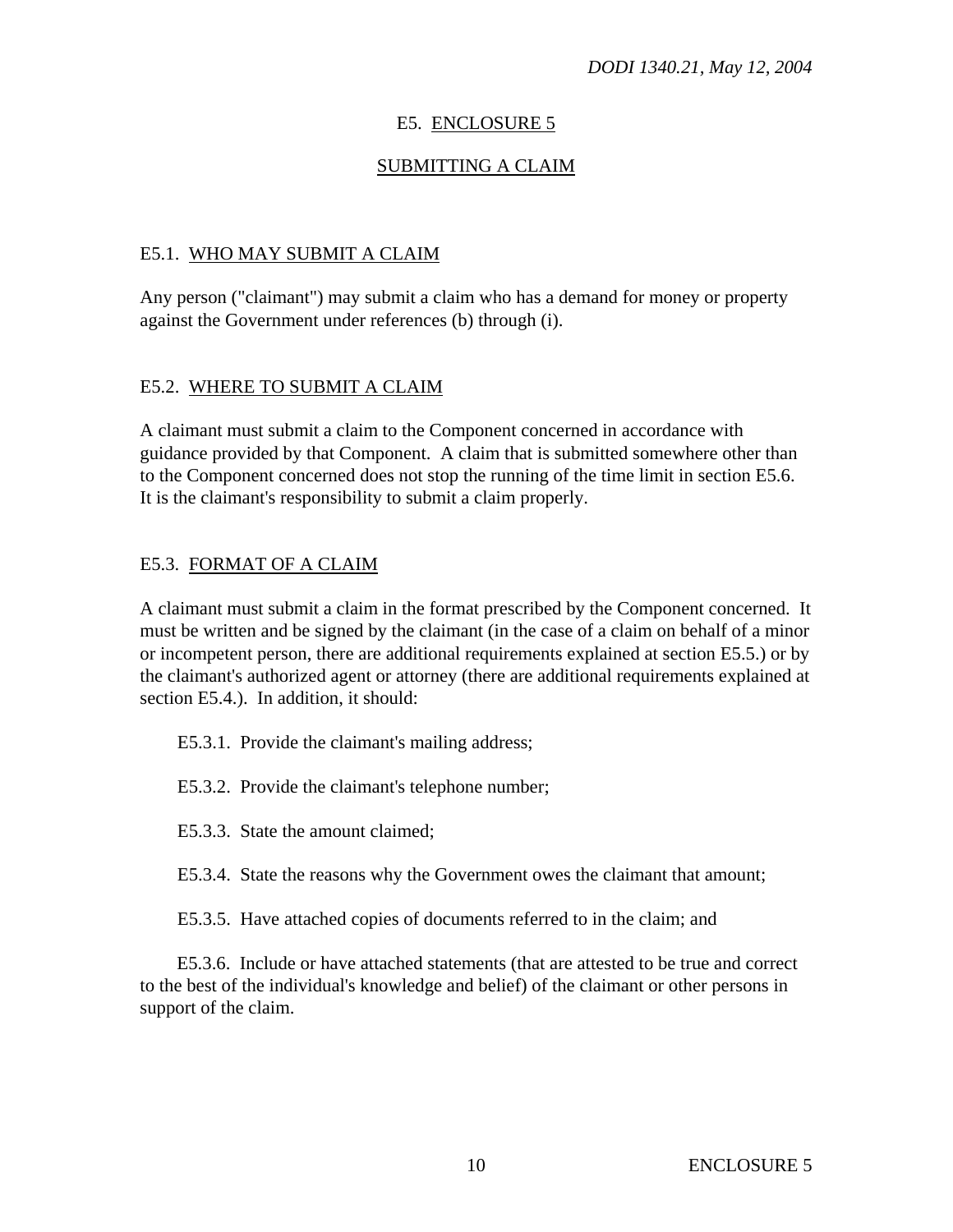# E5.4. CLAIM SUBMITTED BY AGENT OR ATTORNEY

In addition to the requirements in section E5.3., a claim submitted by the claimant's agent or attorney must include or have attached a duly executed power of attorney or other documentary evidence of the agent's or attorney's right to act for the claimant.

# E5.5. CLAIM SUBMITTED ON BEHALF OF A MINOR OR INCOMPETENT PERSON

In addition to the requirements in section E5.3.:

E5.5.1. If a guardian or committee has not been appointed, a claim submitted on behalf of a minor or incompetent person must:

E5.5.1.1. State the claimant's relationship to the minor or incompetent person;

E5.5.1.2. Provide the name and address of the person having care and custody of the minor or incompetent person; and

E5.5.1.3. Include an affirmation that any moneys received shall be applied to the use and benefit of the minor or incompetent person, and that the appointment of a guardian or committee is not contemplated.

E5.5.2. If a guardian or committee has been appointed, a claim submitted on behalf of a minor or incompetent person must include or have attached a certificate of the court showing the appointment and qualification of the guardian or committee.

# E5.6. WHEN TO SUBMIT A CLAIM

A claimant must submit a claim so that it is received by the Component concerned within the time limit allowed by statute.

E5.6.1. Claimants must submit claims within these statutory time limits: $4$ 

E5.6.1.1. Claims on account of Treasury checks under 31 U.S.C. 3702(c) (reference (b)) must be received within 1 year after the date of issuance.

 $\frac{4}{4}$  Under reference (l), periods of active military service are not included in calculating whether a claim has been received within these statutory time limits.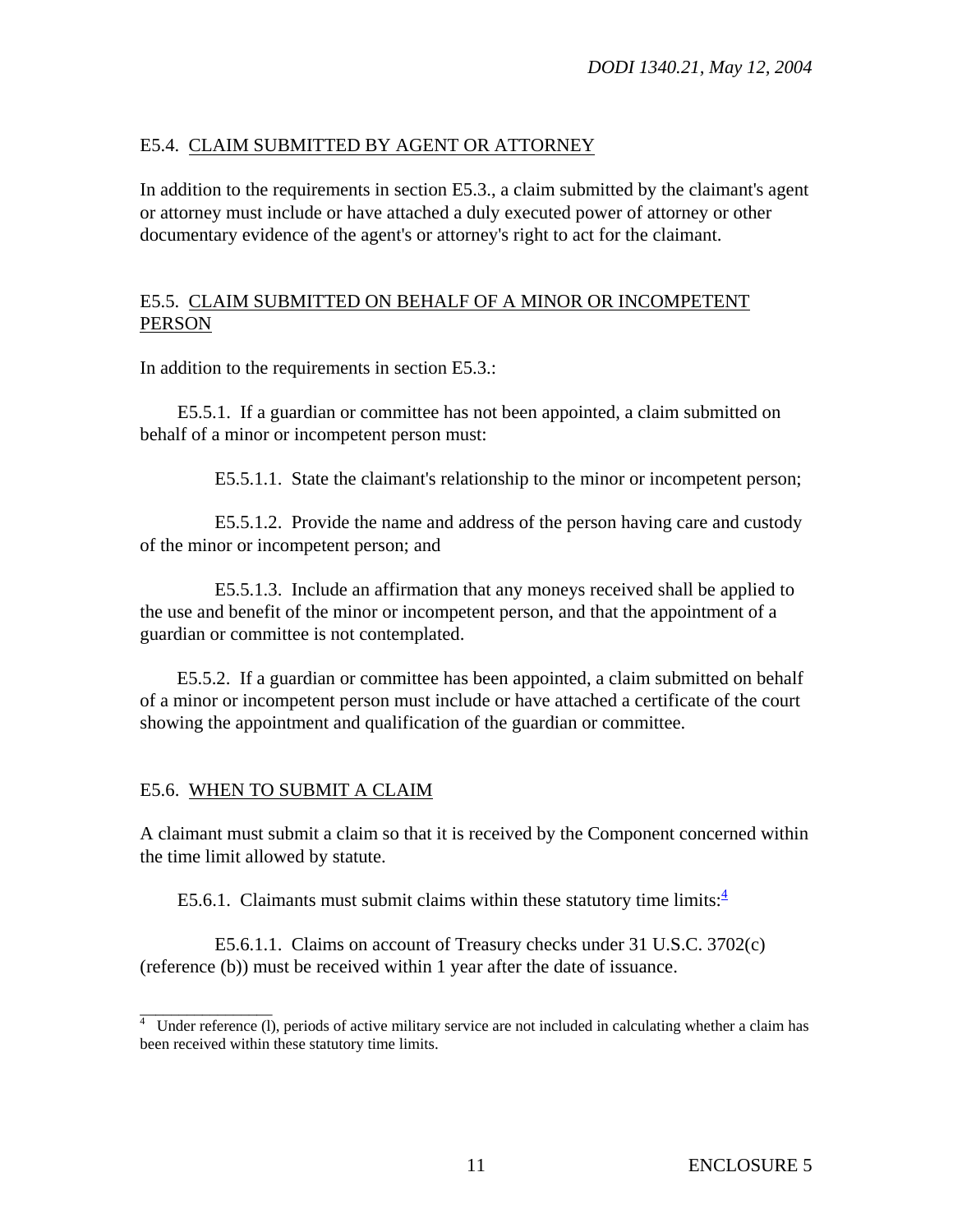E5.6.1.2. Claims under 31 U.S.C. 3702(b) (reference (b)), reference (d), and reference (i) must be received within 6 years of the date the claim accrued. (A claim accrues on the date when everything necessary to give rise to the claim has occurred.) The time limit for claims of members of the Armed Forces that accrue during war or within 5 years before war begins, is 6 years from the date the claim accrued or 5 years after peace is established, whichever is later.

E5.6.1.3. Claims under 10 U.S.C. 2575(d)(3) (reference (c)) must be received within 5 years after the date of the disposal of the property to which the claim relates.

E5.6.1.4. Claims under  $24$  U.S.C.  $420(d)(1)$  (reference (e)), reference (f), and reference (g) must be received within 6 years after the death of the deceased resident.

E5.6.1.5. Claims under 37 U.S.C. 554(h) (reference (h)) must be received before the end of the 5-year period from the date the net proceeds from the sale of the missing person's personal property are covered into the Treasury.

E5.6.2. The time limits set by statute may not be extended or waived.<sup>5</sup> Although the issue of timeliness normally shall be raised upon initial submission (as explained at enclosure 6, section E6.2.), the issue may be raised at any point during the claim settlement process.

## E5.7. CLAIMANT MUST PROVE THE CLAIM

The claimant must prove, by clear and convincing evidence, on the written record that the United States is liable to the claimant for the amount claimed. All relevant evidence to prove the claim should be presented when a claim is first submitted. In the absence of compelling circumstances, evidence that is presented at later stages of the administrative process will not be considered.

<sup>&</sup>lt;sup>5</sup> There is an exception for certain claims described in 31 U.S.C. 3702(e) (reference (b)). In those cases, the Secretary of Defense may waive the time limits in subparagraph E5.6.1.2. Enclosure 6, section E6.4., explains which claims qualify and the procedures that apply.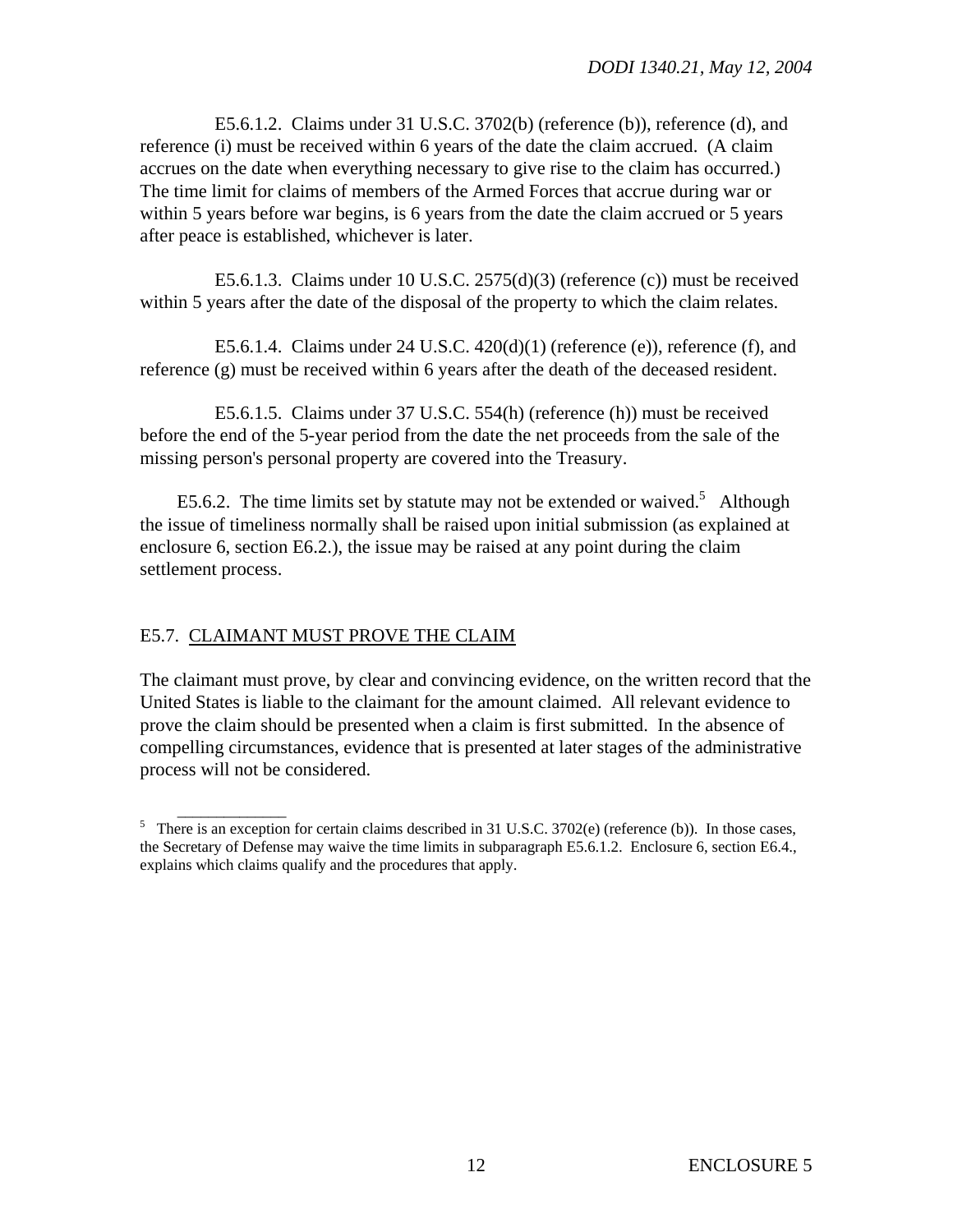## E6. ENCLOSURE 6

## PROCESSING A CLAIM

#### E6.1. INITIAL COMPONENT PROCESSING

Upon receipt of a claim, the Component concerned must:

E6.1.1. Date stamp the claim on the date received;

E6.1.2. Determine whether the claim was received within the required time limit (time limits are summarized at enclosure 5, section E5.6.) and follow the procedures in section E6.2. if the claim was not timely;

E6.1.3. Investigate the claim;

E6.1.4. Decide whether the claimant provided clear and convincing evidence that proves all or part of the claim;

E6.1.5. Issue an initial determination that grants the claim to the extent proved or denies the claim, as appropriate. The initial determination must state how much of the claim is granted and how much is denied, and must explain the reasons for the determination; and

E6.1.6. Notify the claimant of the initial determination. The Component must send the claimant a copy of the initial determination and a notice that explains:

E6.1.6.1. The action the Component shall take on the claim, if the initial determination is or becomes a final action (the finality of an initial determination is explained at section E6.3.); and

E6.1.6.2. The procedures the claimant must follow to appeal an initial determination that denies all or part of the claim (those appeal procedures are explained at enclosure 7), if applicable.

#### E6.2. UNTIMELY CLAIMS

When the Component concerned determines that a claim was not received within the statutory time limit, the Component must make an initial determination of untimely receipt. (The statutory time limits are explained in section E5.6.)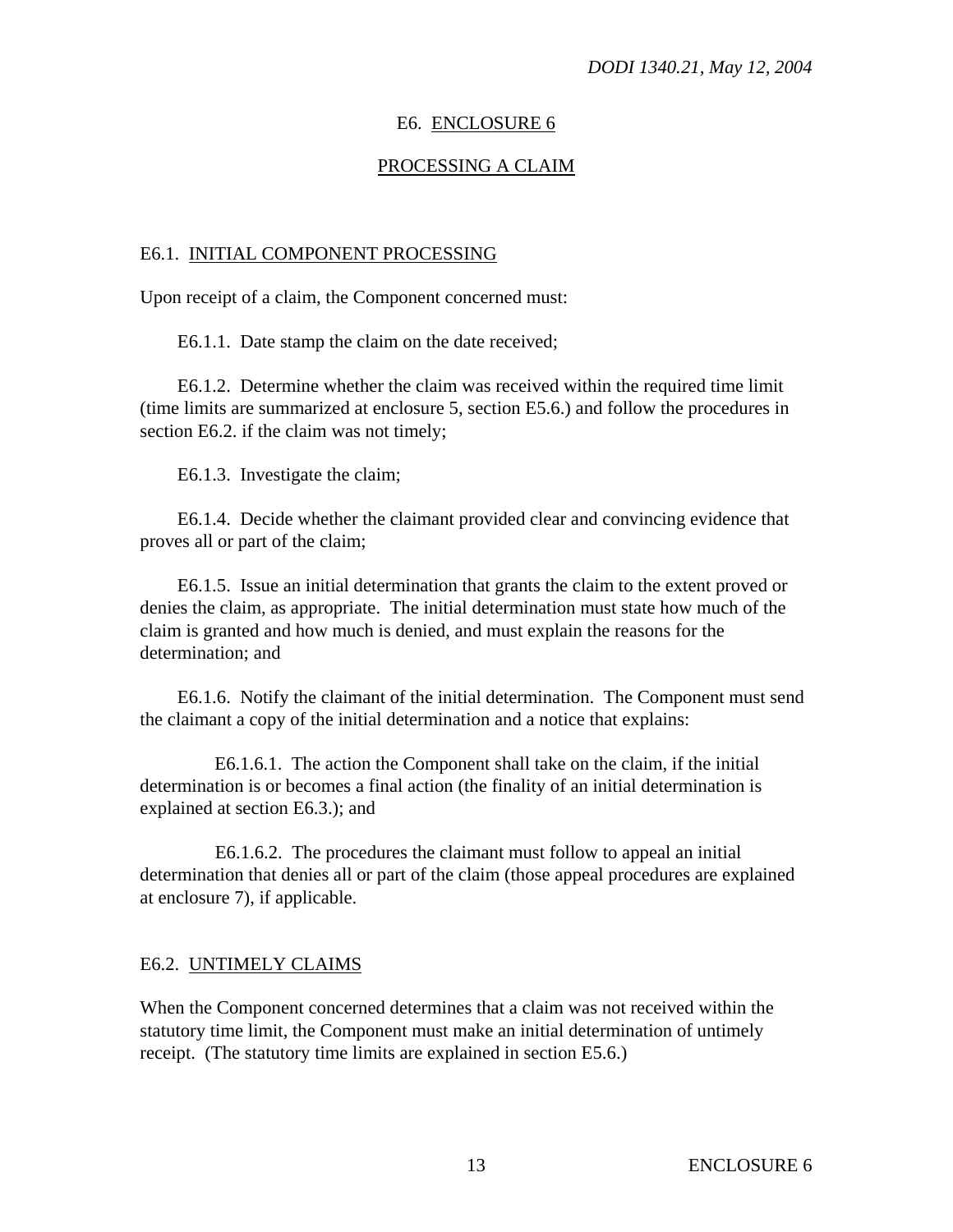E6.2.1. The initial determination must cite the applicable statute and explain the reasons for the finding of untimely receipt. The Component must send the initial determination to the claimant with a notice that:

E6.2.1.1. States the claim was not received within the statutory time limit and, therefore, may not be considered, unless that finding is reversed on appeal, and explains how the claimant may appeal the finding (those appeal procedures are explained at enclosure 7); and either

E6.2.1.2. If the claim does not qualify under 31 U.S.C. 3702(e) (reference (b)), states that the statutory time limit may not be extended or waived; or

E6.2.1.3. If the claim does qualify under 31 U.S.C. 3702(e) (reference (b)), states that the claim may be further considered only if the time limit is waived, and explains how the claimant may apply for a waiver. (Section E6.4. explains which claims qualify and the procedures for applying for a waiver).

E6.2.2. Except in cases where a claimant has applied under section E6.4. to request a waiver of the time limit, the Component must return the claim to the claimant when the initial determination becomes a final action with a notice that the finding in the initial determination is final and, therefore, the claim may not be considered. If the claim qualifies under 31 U.S.C. 3702(e) (reference (b)), the notice must also state that the claimant may resubmit the claim with an application under section E6.4.

## E6.3. FINALITY OF AN INITIAL DETERMINATION

An initial determination that grants all of a claim is a final action when it is issued. Otherwise, an initial determination (including one of untimely receipt) is a final action if the Component concerned does not receive an appeal within 30 days of the date of the initial determination (plus any extension of up to 30 additional days granted by the Component concerned for good cause shown).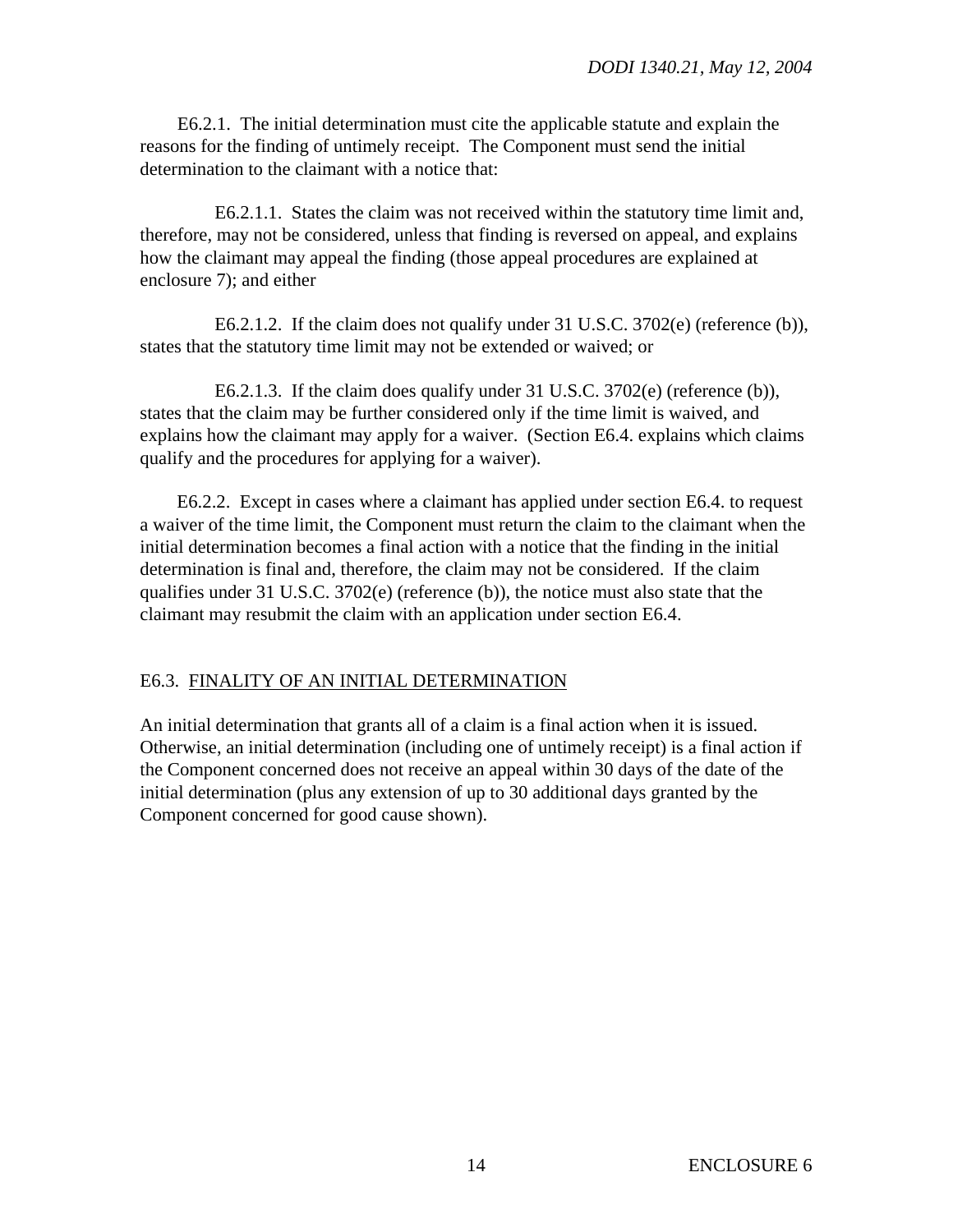## E6.4. WAIVER OF CERTAIN TIME LIMITS

When the Component concerned determines that a claim was not received within the statutory time limit in 31 U.S.C. 3702(b) or (c) (reference (b)), the claimant may request a waiver of the time limit. Waiver is permitted only for those claims that satisfy the requirements of 31 U.S.C.  $3702(e)$ .<sup>6</sup> This provision confers no right or entitlement on a claimant. It is solely within the discretion of the Secretary of Defense whether to grant such a waiver in a particular case.

E6.4.1. The claim must contain the information and documents that are generally required for claims (those requirements are explained at enclosure 5, section E5.3.).

E6.4.2. The Component concerned must investigate the claim and make an initial determination concerning the merits of the claim.

E6.4.3. If the initial determination grants all or part of the claim, and if the Secretary concerned agrees with the determination, the Secretary may request or recommend that the time limit be waived.<sup>7</sup> Requests and recommendations must be in writing and signed by the Secretary concerned. (This authority may not be delegated below the level of an Assistant Secretary.)

E6.4.3.1. The Secretary concerned shall forward the request or recommendation to the following address:

 Defense Office of Hearings and Appeals Claims Division P.O. Box 3656 Arlington, VA 22203-1995

E6.4.3.2. The entire record concerning the claim, including the initial determination, must be attached to the request.

E6.4.4. The Director, DOHA, must review the request and the written record and must:

E6.4.4.1. Grant the request and waive the statutory time limit, if the Director finds that all or part of the claim has been proven. The Director may also modify the finding concerning the amount of the claim that has been proven.

<sup>&</sup>lt;sup>6</sup> When this Instruction was issued, 31 U.S.C. 3702(e) (reference (b)) allowed time limit waivers only for claims up to \$25,000 for Uniformed Service members' pay, allowances, travel, transportation, payments for unused accrued leave, retired pay, and survivor benefits. Since 31 U.S.C. 3702 (e) could be amended at any time to modify these restrictions, always consult the current provisions of that Section to determine which claims are included.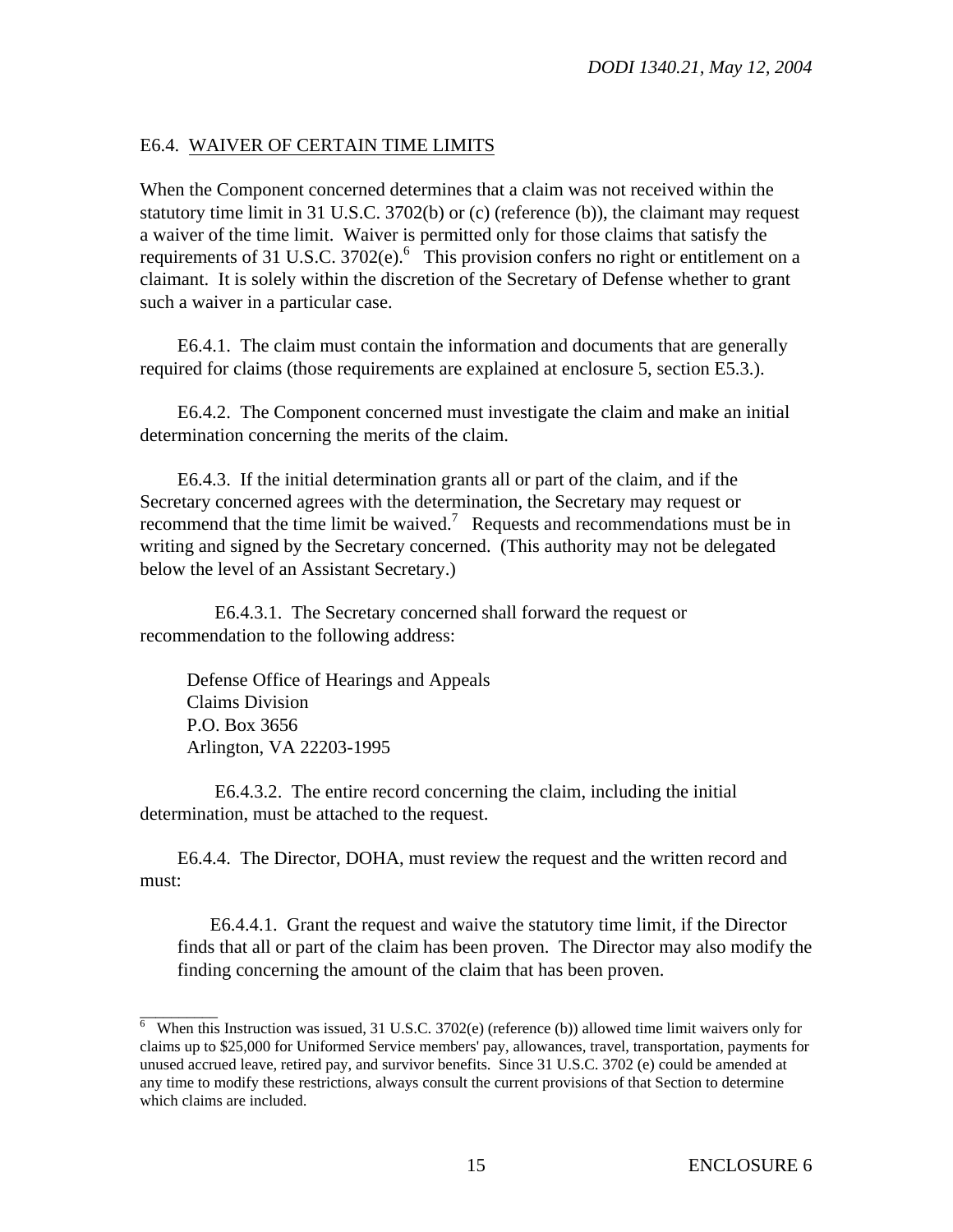E6.4.4.2. Deny the request, if the Director finds that no part of the claim has been proven.

E6.4.4.3. Notify the Secretary concerned and the claimant of the decision and the reasons for the findings.

E6.4.5. In the event the Director, DOHA, denies the request, or grants the request but modifies the finding concerning the amount of the claim proven, the Secretary concerned or the claimant may request reconsideration (the procedures are explained at enclosure 7). The Director's decision is a final action if the Director does not receive a request for reconsideration within 30 days of the date of the Director's decision (plus any extension of up to 30 additional days granted by the Director for good cause shown).

<sup>&</sup>lt;sup>7</sup> 31 U.S.C. 3702 (e) (reference (b)) currently requires a Secretarial request only in the case of a claim by or with respect to a member of the Uniformed Services who is not under the jurisdiction of the Secretary of a Military Department. As a matter of policy, the Department of Defense currently requires a Secretarial recommendation in all other cases.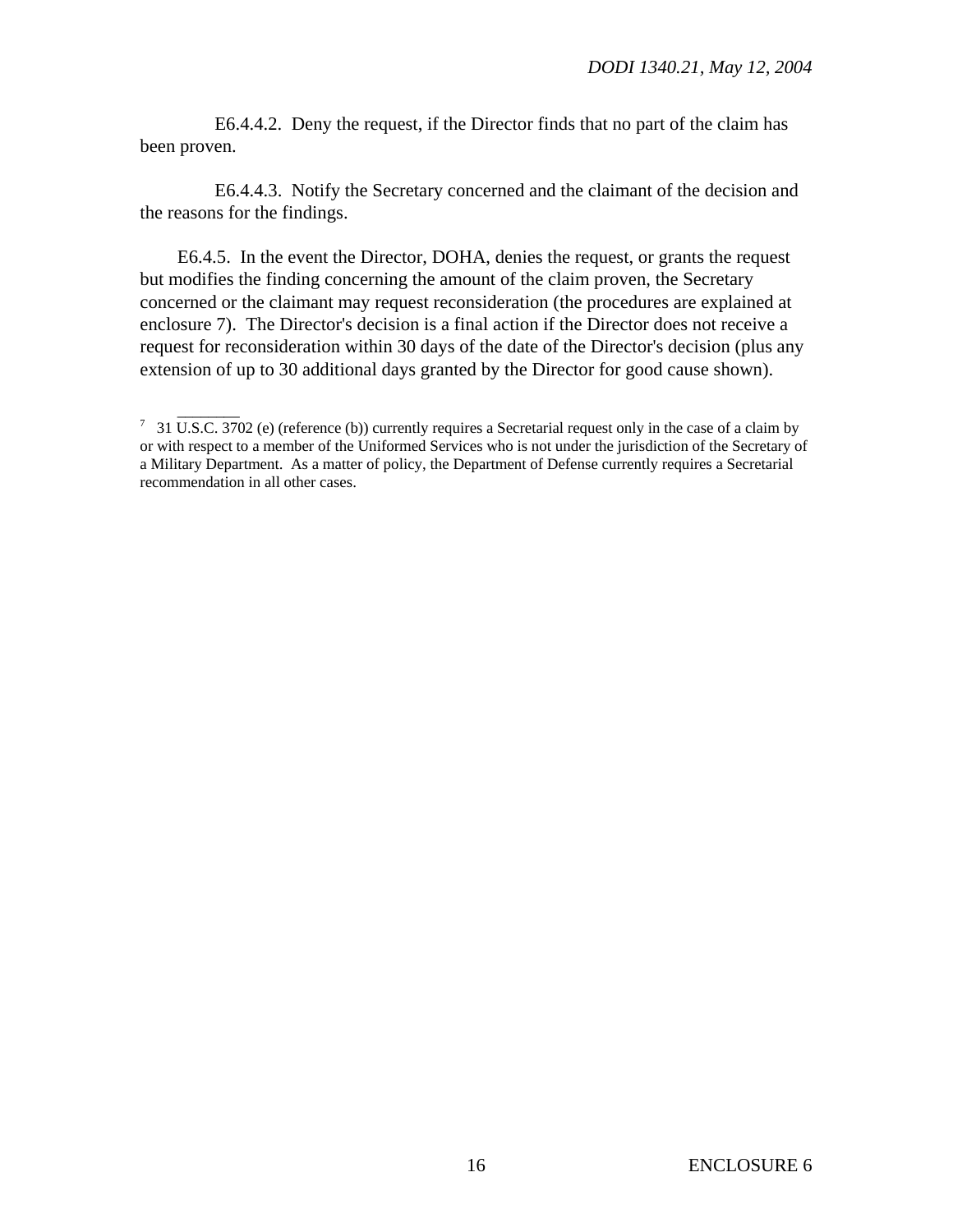## E7. ENCLOSURE 7

## APPEALS

# E7.1. WHO MAY APPEAL

A claimant may appeal if an initial determination denies all or part of a claim or finds that the claim was not received by the Component concerned within the time limit required by statute; however, the decision of the Secretary concerned not to request or recommend waiver of the time limit is not appealable except to the Secretary concerned, if the Secretary as a matter of discretion provides for such appeals.

## E7.2. WHEN AND WHERE TO SUBMIT AN APPEAL

A claimant's appeal must be received by the Component concerned within 30 days of the date of the initial determination. The Component may extend this period for up to an additional 30 days for good cause shown. No appeal may be accepted after this time has expired. An appeal sent directly to the DOHA is not properly submitted.

## E7.3. CONTENT OF AN APPEAL

No specific format is required; however, the appeal must be written and be signed by the claimant, the claimant's authorized agent, or the claimant's attorney. In addition, it should:

E7.3.1. Provide the claimant's mailing address;

E7.3.2. Provide the claimant's telephone number;

E7.3.3. State the amount claimed on appeal, or that the appeal is from a finding of untimely receipt, whichever applies;

E7.3.4. Identify specific:

E7.3.4.1. Errors or omissions of material and relevant fact;

E7.3.4.2. Legal considerations that were overlooked or misapplied; and

E7.3.4.3. Conclusions that were arbitrary, capricious, or an abuse of discretion;

E7.3.5. Present evidence of the correct or additional facts alleged;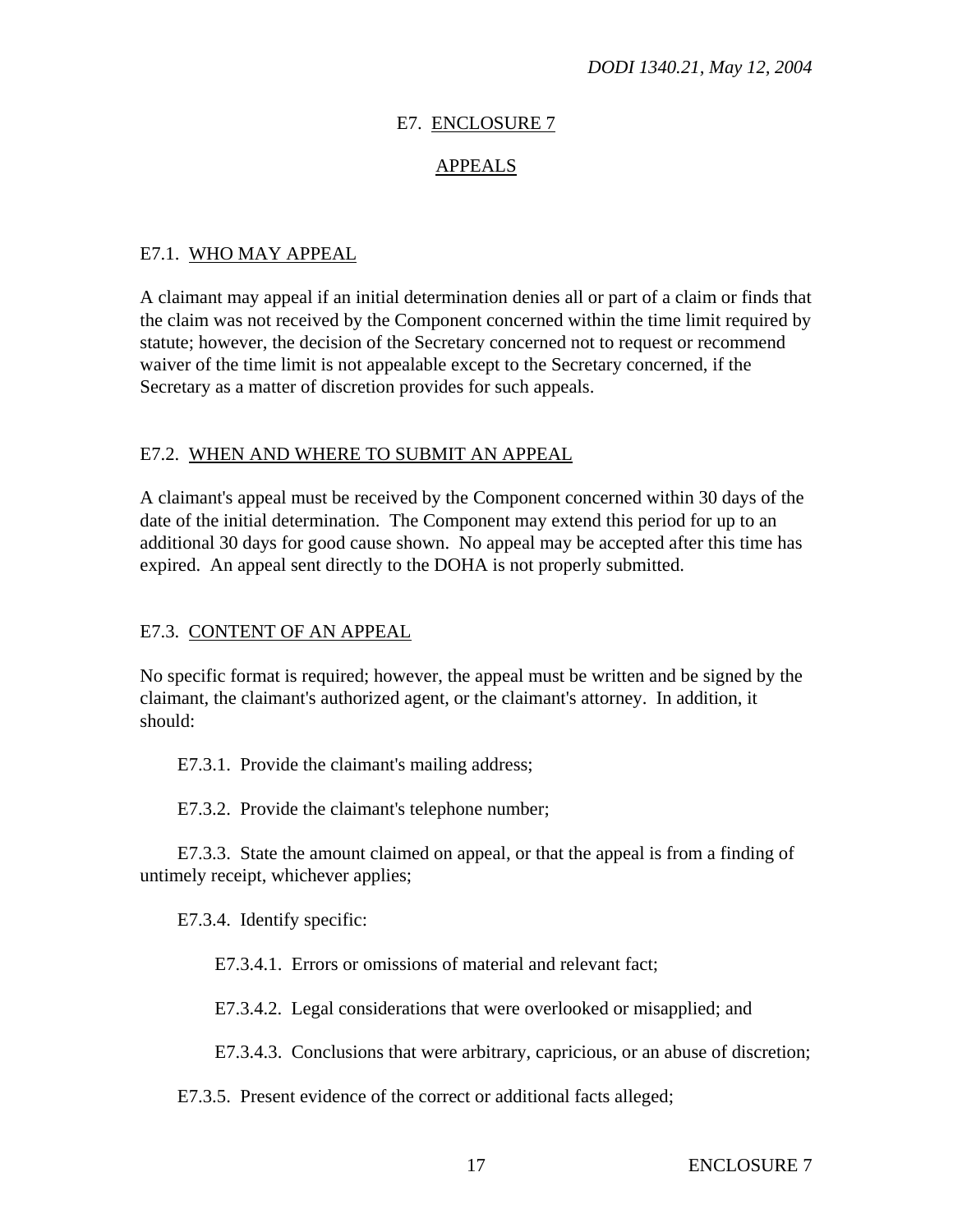E7.3.6. Explain the reasons the findings or conclusions should be reversed or modified;

E7.3.7. Have attached copies of documents referred to in the appeal; and

E7.3.8. Include or have attached statements (that are attested to be true and correct to the best of the individual's knowledge and belief) by the claimant or other persons in support of the appeal.

## E7.4. COMPONENT'S REVIEW

The Component concerned must review a claimant's appeal, and affirm, modify, or reverse the initial determination.

E7.4.1. If the appeal concerns the denial of all or part of the claim and the Component grants the entire claim, or grants the claim to the extent requested in the appeal, the Component must notify the claimant in writing and explain the action the Component shall take on the claim. This is a final action.

E7.4.2. If the appeal concerns the untimely receipt of the claim and the Component determines that the claim was received within the time limit required by statute, the Component must notify the claimant in writing and process the claim on the merits.

E7.4.3. In all other cases, the Component must forward the appeal to the DOHA in accordance with section E7.5. If the appeal concerns an initial determination of untimely receipt, the Component should not investigate, or issue an initial determination concerning, the merits of the claim before forwarding the appeal. The Component must prepare a recommendation and administrative report (as explained in section E7.6.). The Component must send a copy of the administrative report to the claimant, with a notice that the claimant may submit a rebuttal to the Component (as explained in section E7.7.).

#### E7.5. SUBMISSION OF APPEAL TO THE DOHA

No earlier than 31 days after the date of the administrative report, or the day after the claimant's rebuttal period, as extended, expires, the Component must send the entire record along with the recommendation and the administrative report required by section E7.6. to the following address:

 Defense Office of Hearings and Appeals Claims Division P.O. Box 3656 Arlington, Virginia 22203-1995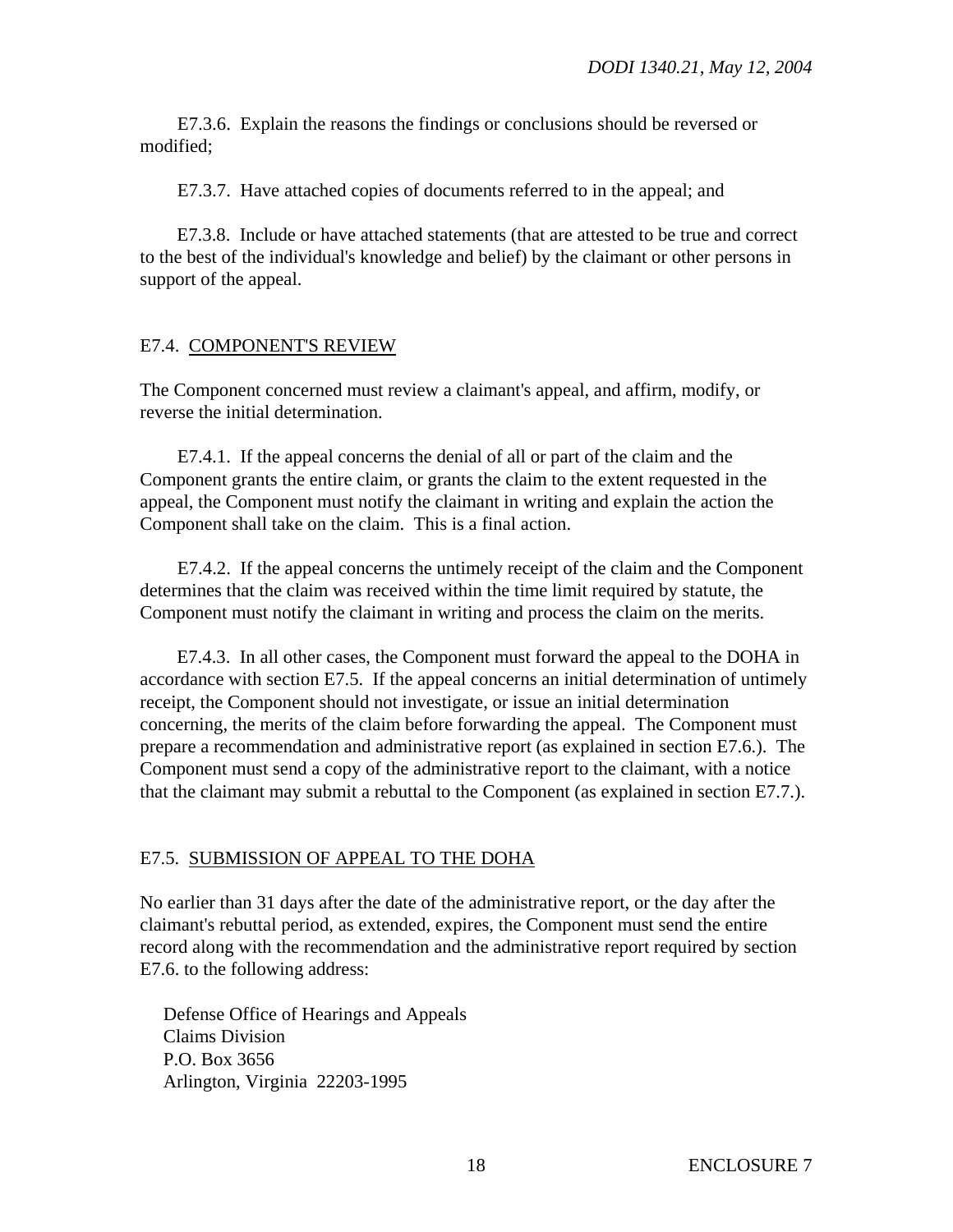The record sent to the DOHA shall include specific identification of any major policy issue(s) and a statement as to whether the amount in controversy exceeds \$100,000 either in the instant claim or in the aggregate for directly related claims. If the amount in controversy exceeds \$100,000, a full description of the financial impact shall be provided.

# E7.6. RECOMMENDATION AND ADMINISTRATIVE REPORT

The recommendation and administrative report required by section E7.5. must include the following:

E7.6.1. The name of the claimant;

E7.6.2. The Component's file reference number;

E7.6.3. The Component's recommendation (and the reasons for it) for the disposition of the claim;

E7.6.4. Relevant and material documents (such as correspondence, business records, and witness statements), as attachments; and

E7.6.5. Complete copies of regulations, instructions, memorandums of understanding, tariffs and/or tenders, solicitations, contracts, or rules cited by the claimant or the Component, if a copy has not been previously provided, or is not available readily via electronic means.

# E7.7. CLAIMANT'S REBUTTAL

A claimant may submit a written rebuttal, signed by the claimant or the claimant's agent or attorney, in response to the recommendation and administrative report. The rebuttal must be submitted to the Component within 30 days of the date of the recommendation and administrative report. The Component may grant an extension of up to an additional 30 days for good cause shown. The rebuttal should include:

E7.7.1. An explanation of the points and reasons for disagreeing with the report;

E7.7.2. The Component's file reference number;

E7.7.3. Any documents referred to in the rebuttal; and

E7.7.4. Statements (that are attested to be true and correct to the best of the individual's knowledge and belief) by the claimant or other persons in support of the rebuttal.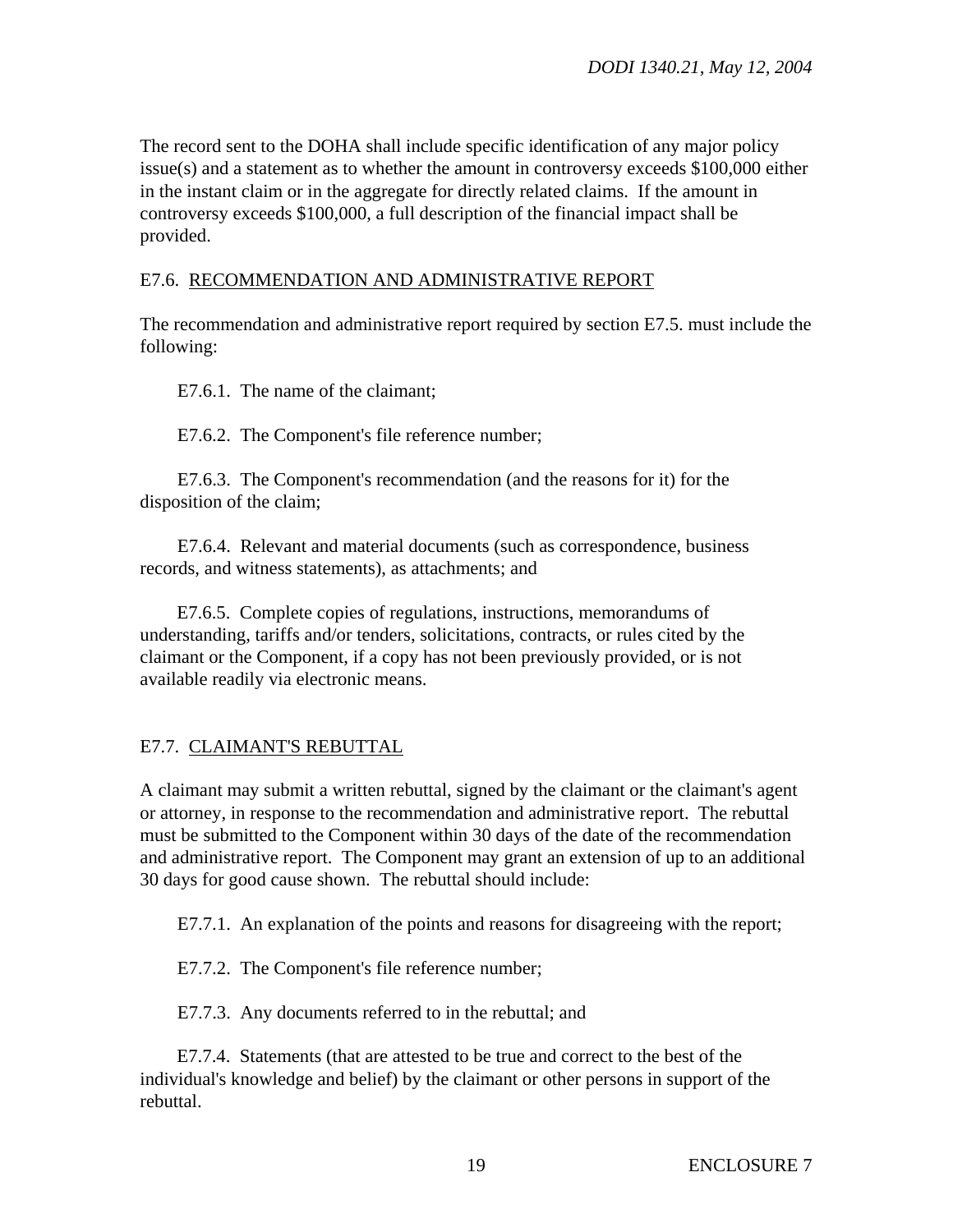## E7.8. ACTION BY THE COMPONENT

The Component must:

E7.8.1. Date stamp the claimant's rebuttal on the date it is received;

E7.8.2. Send the entire record to the DOHA, but no earlier than 31 days after the date of the report, or the day after the claimant's rebuttal period, as extended, expires (as explained in section E7.5.).

## E7.9. DOHA APPEAL DECISION

Except as provided in section E7.16., the DOHA must base its decision on the written record, including the recommendation and administrative report and any rebuttal by the claimant. The DOHA shall coordinate its decision in advance with the GC, DoD when the appeal decision affects major policy issues; involves a claim that is quasi-contractual in nature and arises from the activity of a DoD Component, but the claim was not settled under usual acquisition procedures; or when the amounts in controversy exceed \$100,000, either for the instant claim or in the aggregate for directly related claims. The written decision must:

E7.9.1. Affirm, modify, reverse, or remand the Component's determination (and, if the issue is untimely receipt and there is a finding that the claim was timely received, may either consider and decide the claim on the merits or return the claim to the Component concerned for investigation and initial determination on the merits);

E7.9.2. State the amount of the claim that is granted and the amount that is denied and/or state that the claim was or was not received within the statutory time limit, as appropriate; and

E7.9.3. Explain the reasons for the decision.

## E7.10. PROCESSING AFTER THE APPEAL DECISION

After issuing an appeal decision, the DOHA must:

E7.10.1. Send the claimant the decision and notify the claimant of:

E7.10.1.1. The appropriate Component action on the claim as a consequence of the decision, if it is or becomes a final action (as explained in section E7.11.); and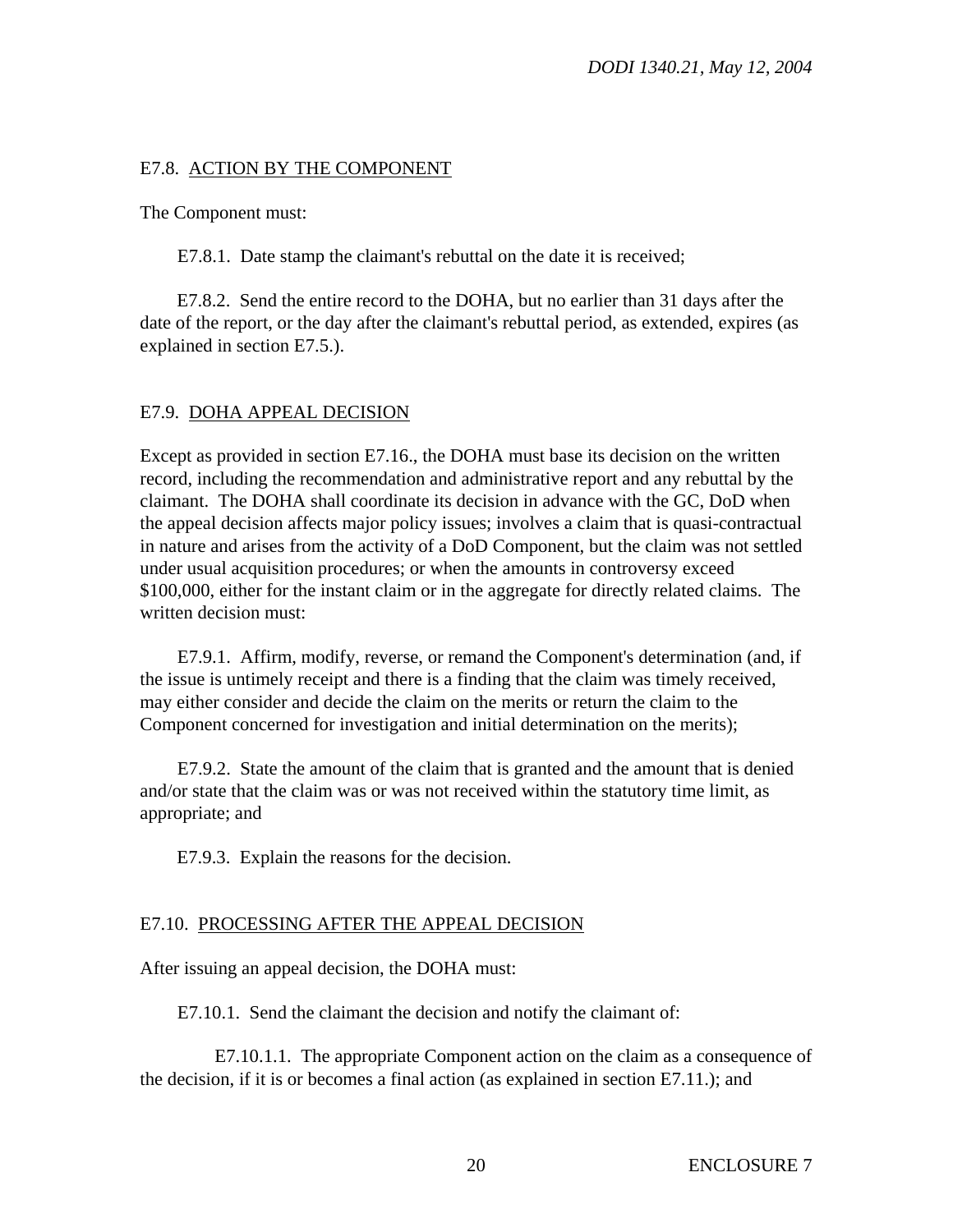E7.10.1.2. The procedures under this enclosure to request reconsideration (as explained in sections E7.12. through E7.14.), if the decision does not grant the claim to the extent requested, or does not contain a finding of timely receipt, as the case may be.

E7.10.2. Notify the Component concerned of the decision, and of the appropriate Component action on the claim as a consequence of the decision.

# E7.11. FINALITY OF A DOHA APPEAL DECISION

An appeal decision that finds that the claim was timely received is a final action when issued. Otherwise, an appeal decision is a final action if the DOHA does not receive a request for reconsideration within 30 days of the date of the appeal decision (plus any extension of up to 30 additional days granted by the DOHA for good cause shown). NOTE: In the case of a DOHA appeal decision issued before the effective date of this Instruction that denied all or part of the claim, a request for reconsideration by the GC, DoD may be submitted within 60 days of the effective date of this Instruction. The GC, DoD shall consider such requests and affirm, modify, reverse, or remand the DOHA appeal decision. Requests for reconsideration by the GC, DoD received more than 60 days after the effective date of this Instruction shall not be accepted. Requests must be submitted to the address in section E7.5. The provisions of section E7.14. apply.

# E7.12. WHO MAY REQUEST RECONSIDERATION

A claimant or the Component concerned, or both, may request reconsideration of a DOHA appeal decision.

# E7.13. WHEN AND WHERE TO SUBMIT A REQUEST FOR RECONSIDERATION

The DOHA must receive a request for reconsideration within 30 days of the date of the appeal decision. $8$  The DOHA may extend this period for up to an additional 30 days for good cause shown. No request for reconsideration may be accepted after this time has expired. A request for reconsideration must be sent to the DOHA at the address in section E7.5.

# E7.14. CONTENT OF A REQUEST FOR RECONSIDERATION

The requirements of section E7.3., concerning the contents of an appeal, apply to requests for reconsideration.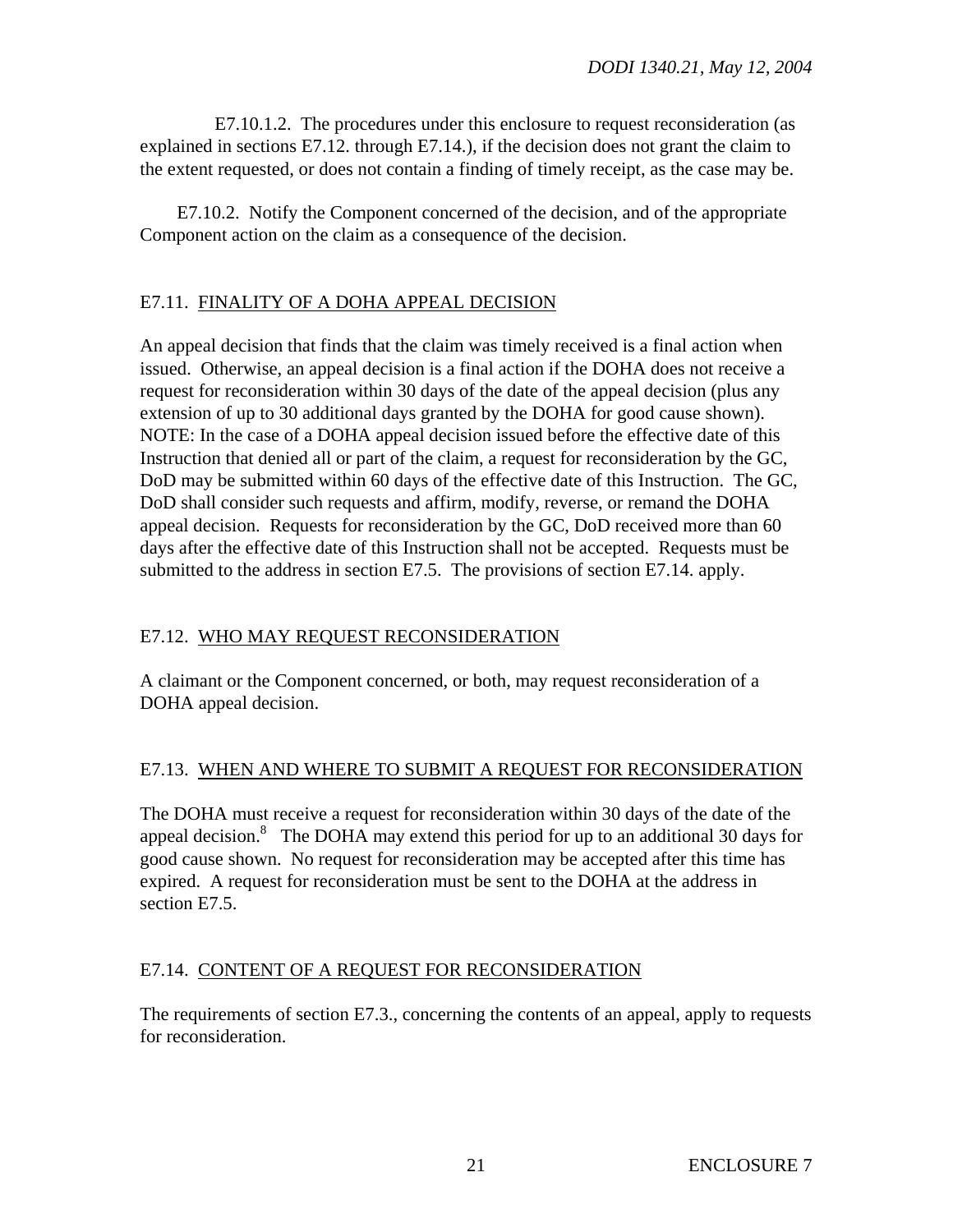## E7.15. DOHA'S REVIEW OF A REQUEST FOR RECONSIDERATION

E7.15.1. No earlier than 31 days after the date of the appeal decision, or the day after the last period for submitting a request, as extended, expires, the DOHA must:

E7.15.1.1. Consider a request or requests for reconsideration;

E7.15.1.2. Affirm, modify, reverse, or remand the appeal decision (and, if the issue is untimely receipt and there is a finding that the claim was timely received, may either consider and decide the claim on the merits or return the claim to the Component concerned for investigation and initial determination on the merits);

E7.15.1.3. Prepare a response that explains the reasons for the finding; and

E7.15.1.4. Send the response to the claimant and the Component concerned and notify both of the appropriate action on the claim.

E7.15.2. The response is a final action. It is precedent in the consideration of all claims covered by this Instruction unless otherwise stated in the document.

# E7.16. CONSIDERATION OF APPEALS AND REQUESTS FOR RECONSIDERATION

When considering an appeal or request for reconsideration, the DOHA may:

E7.16.1. Take administrative notice of matters that are generally known or are capable of confirmation by resort to sources whose accuracy cannot reasonably be questioned.

E7.16.2. Remand a matter to the Component with instructions to provide additional information.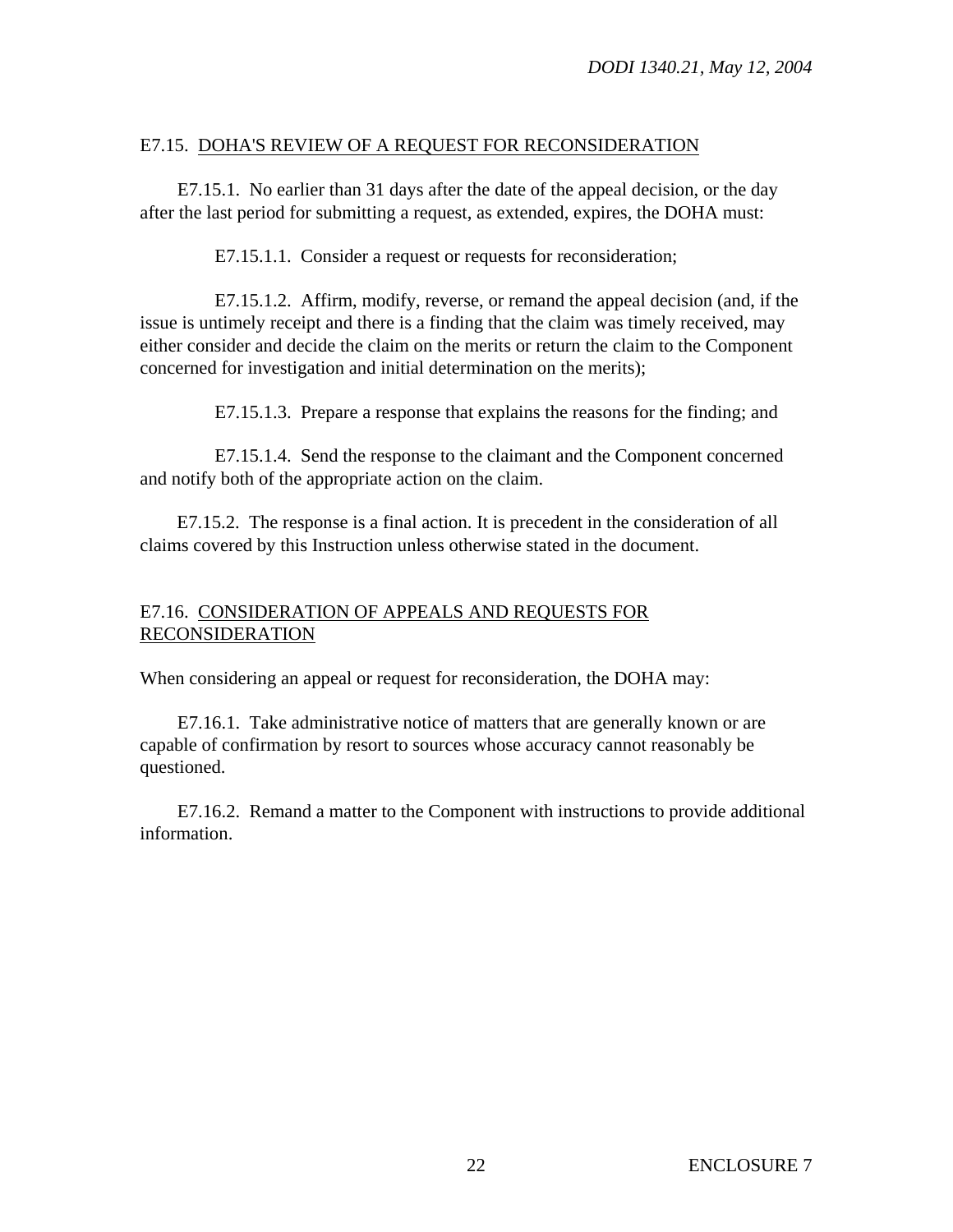# E8. ENCLOSURE 8

# REQUESTS FOR AN ADVANCE DECISION

# E8.1. WHO MAY REQUEST AN ADVANCE DECISION

A disbursing or certifying official or the Head of a Component may request an advance decision on a question involving:

E8.1.1. A payment the disbursing official or Head of the Component shall make; or

E8.1.2. A voucher presented to a certifying official for certification.

# E8.2. WHO MAY RENDER AN ADVANCE DECISION

The following officials are authorized to render an advance decision concerning the matters indicated:

E8.2.1. The Secretary of Defense for requests involving claims under:

E8.2.1.1. Reference (b) for Uniformed Services members' pay, allowances, travel, transportation, retired pay, and survivor benefits, and by carriers for amounts collected from them for loss or damage to property they transported at Government expense.

E8.2.1.2. Reference (b) that are not described in subparagraph E8.2.1.1. and that arise from the activity of a DoD Component, when there is no other settlement authority specifically provided by law.

E8.2.1.3. References (c) through (i). Enclosure 4 describes these claims.

E8.2.2. The Director of the Office of Personnel Management for requests involving claims for civilian employees' compensation and leave.

E8.2.3. The Administrator of General Services for requests involving claims for civilian employees' travel, transportation, and relocation expenses.

# E8.3. WHERE TO SUBMIT A REQUEST

All requests described in paragraph E8.2.1. and all other requests arising from the activity of a DoD Component (even if addressed to an official outside the Department of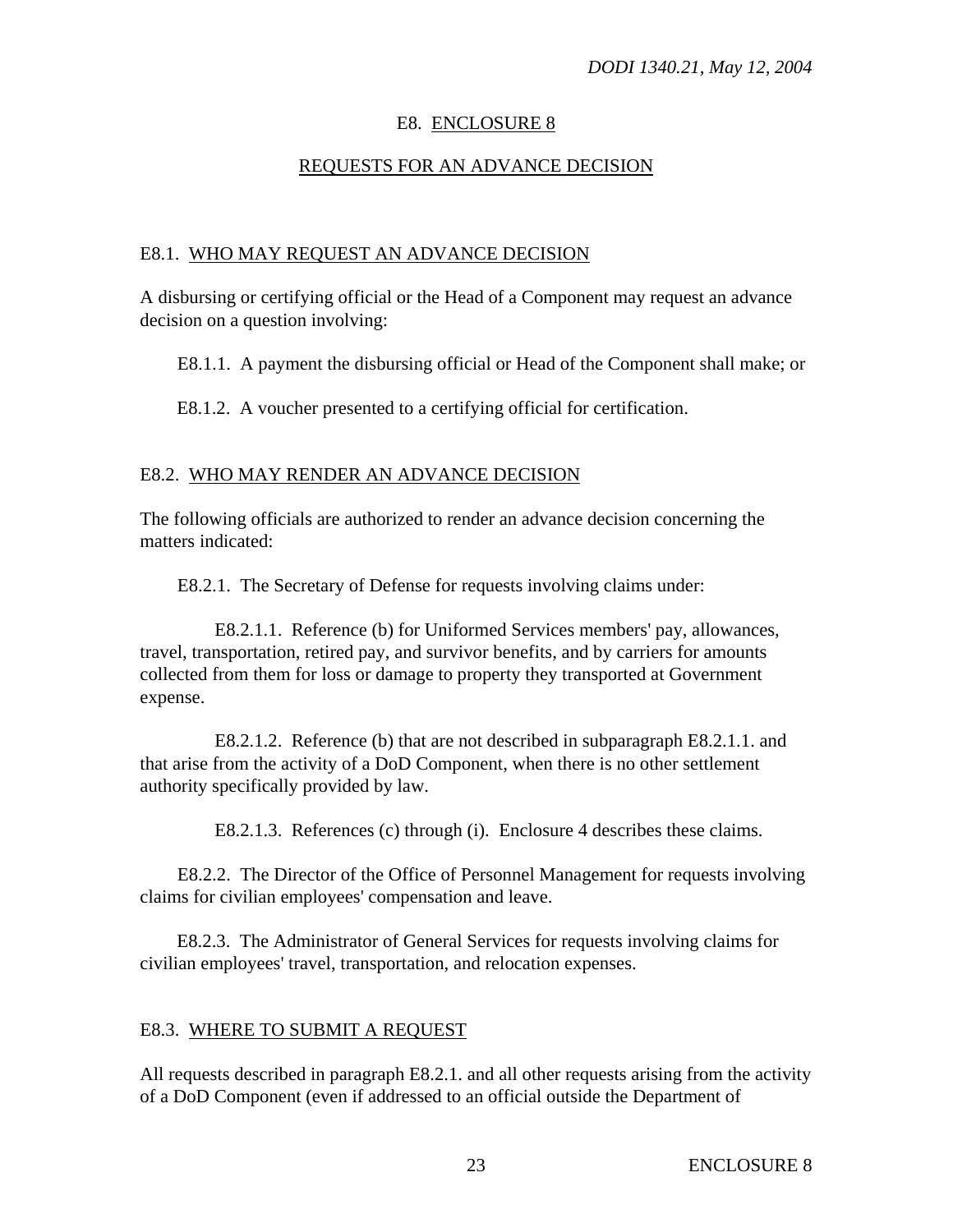Defense) must be sent through the General Counsel of the Component concerned to the following address:

 General Counsel Department of Defense 1600 Defense Pentagon Washington, DC 20301-1600

#### E8.4. CONTENT OF A REQUEST

Requests for an advance decision must:

E8.4.1. Specifically request an advance decision pursuant to reference (j);

E8.4.2. Describe all the relevant facts;

E8.4.3. Explain the reasons (both factual and legal) the requester considers the proposed payment to be questionable;

E8.4.4. Have attached vouchers, if any, and copies of all other relevant documents relating to the proposed payment;

E8.4.5. Have attached a legal memorandum from the General Counsel of the Component concerned that discusses the legality of the proposed payment under the circumstances presented in the request; and

E8.4.6. Comply with any other requirements established by the Director of the Office of Personnel Management or the Administrator of General Services.

#### E8.5. ADVANCE DECISIONS

The GC, DoD, must take action under paragraphs E8.5.1., E8.5.2., or E8.5.3., whichever applies.

E8.5.1. If the request is described in paragraph E8.2.1., the GC, DoD must review the request and issue an advance decision, unless the GC, DoD elects to proceed under paragraph E8.5.3.

E8.5.1.1. The GC, DoD must send the decision, through the General Counsel of the Component concerned, to the requester, and must send a copy of the decision to the Director, DOHA for publication according to section E3.6.